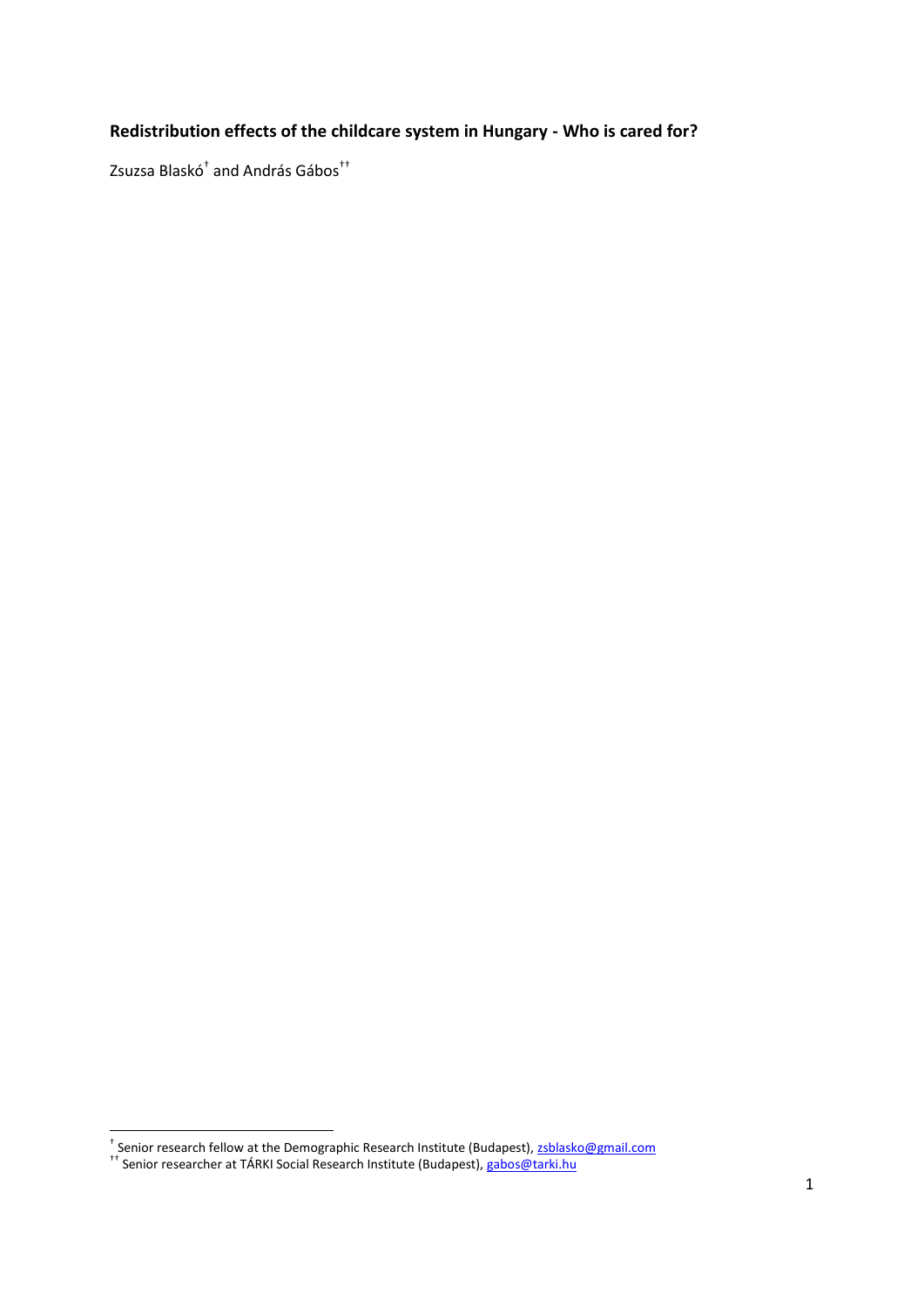#### **Abstract**

The role of child care services is very complex in terms of how they serve different public policy goals, as female employment, child poverty, early childhood development and the fulfilment of childbearing intensions. The level and the distribution of access to public daycare for children is therefore highly relevant for policy making, while distribution patterns and institutional forms of care may have different impacts on these policy objectives. There is some cross country evidence for Europe showing that access to public childcare is unevenly distributed among households, with a clear bias against low-income families. The present paper considers the case of Hungary, where the targeting of relatively scarce service capacities should be of high concern to policy makers.

After arguing why investigating the redistribution effects of the early child care institutions is important, we present the institutional settings of the investigated institutions. The empirical part is comprises of two main sections: main descriptive statistics and a multivariate analysis of main factors that may affect redistribution outcomes.

The empirical results are in line with the main objective of the legislation: child care services are used by children of working mothers. However, since service supply is scarce, not all mothers in employment have access to these institutions. Among them, their age, the age of child and the availability of nurseries are the most important differentiating factors. Employed mothers aged 31- 35, with a child aged 2 and living in settlements with local nursery (including Budapest) are most likely to have their children enrolled in nurseries. Considering the complex role of day care services in respect with several public policy objectives (early development, parental labour market participation and poverty reduction) and the trade-offs arising when capacities are scarce, the Hungarian system faces the challenge of widening access to quality daycare services. Without a considerable increase in the available places from the presently low levels, the system may not meet the expectations of reducing the cost of labour market entry for all mothers, of reducing work-life tensions, of promoting equal opportunities by fostering early child development and of contributing to the reduction in child poverty.

**Keywords:** public childcare, female participation, social inequalities, Visegrad countries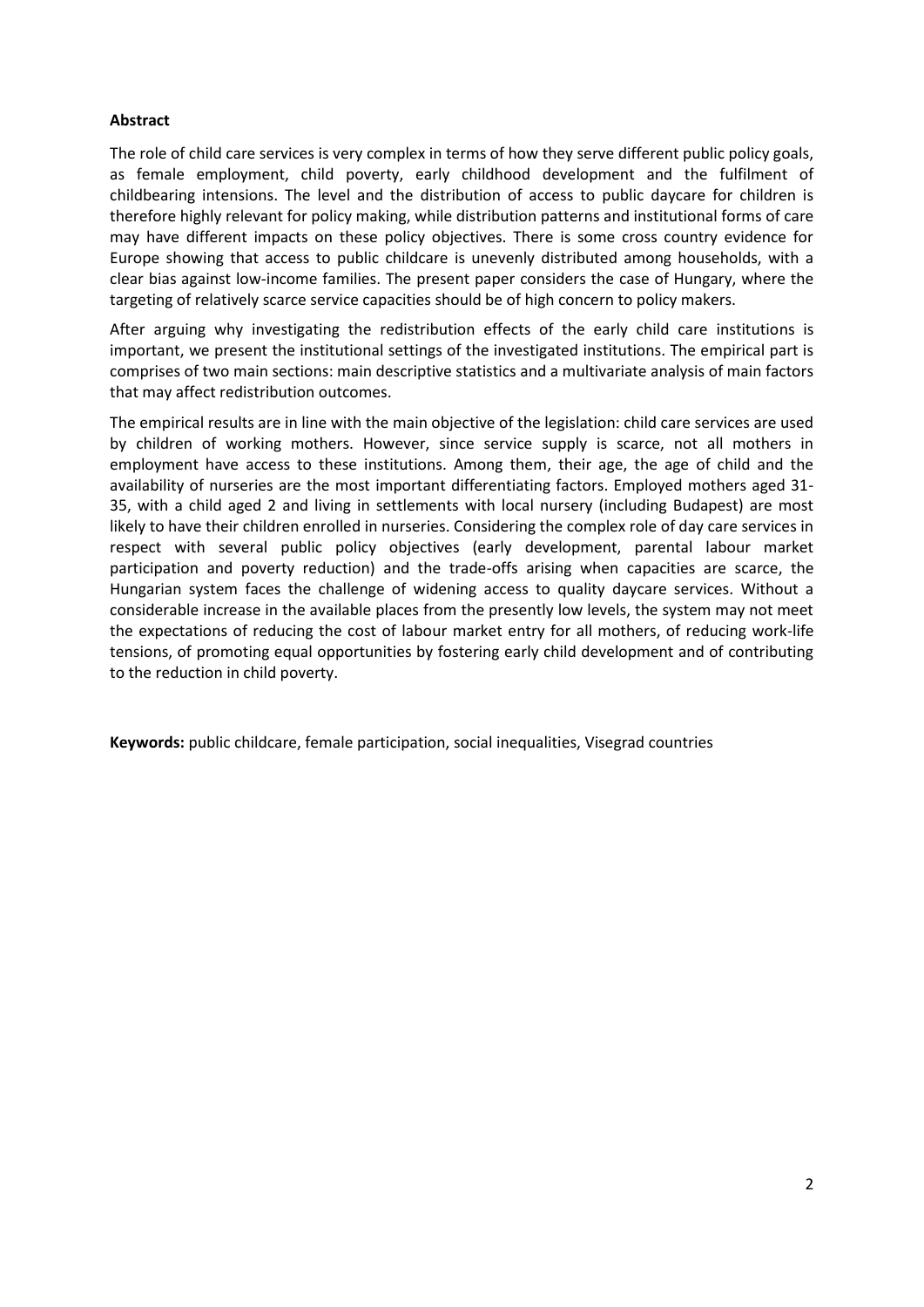#### **1. Introduction**

**.** 

The role of child care services is very complex in terms of how they serve different public policy goals, as female employment, child poverty, early childhood development and the fulfilment of childbearing intensions<sup>1</sup>. The level and the distribution of access to public daycare for children is therefore highly relevant for policy making, while distribution patterns and institutional forms of care may have different impacts on these policy objectives.

There is some cross country evidence for Europe showing that access to public childcare is unevenly distributed among households, with a clear bias against low-income families (Ghysels and Van Lancker, 2011; OECD, 2011). The present paper considers the case of Hungary,<sup>2</sup> where the targeting of relatively scarce service capacities should be of high concern to policy makers. The distribution of access to public daycare for children is highly relevant for policy making since it can potentially alter the impact of public subsidies on female employment, child poverty and early childhood development.

The positive effect of access to formal childcare on female labour supply can be derived from classic economic theory and has been confirmed by many empirical studies (e.g. Apps and Rees 2001, Jaumotte, 2003; Van der Lippe and van Dijck, 2002, Uunk et al. 2005; Scharle 2007). Chevalier and Viitanen (2002) show that the availability of childcare determines participation (and not the other way round) and that women could be constrained in their labour force participation by the lack of childcare facilities. Apart from the direct effect on mother's employment, the availability of affordable and high quality childcare services may increase female participation by reducing statistical discrimination against women and also by modifying social norms concerning male and female roles<sup>3</sup>.

Through the labour supply effect, daycare services may also contribute to reducing poverty, and especially child poverty, which to a large extent depends on the employment of the mother. This has also been supported by several cross-country comparative studies (e.g. Whiteford and Adema 2007, EU Task-Force 2008, TÁRKI-Applica 2010 and TÁRKI 2011) as well as single country studies in Hungary (Gábos and Szivós 2010). Ghysels and Van Lancker (2012) show that the contribution of daycare services to reducing poverty depends not only on the overall level of access, but also on the interaction of these provisions with other elements of the welfare system, notably on cash transfers and tax rules that may discourage the labour supply of low educated mothers and may cancel out reductions in daycare fees.

Lastly, high quality formal daycare has been shown to be an important instrument for reducing disadvantages of family background and preventing problems of school performance at a later age. There is convincing evidence that attending good quality formal daycare increases cognitive and social skills, especially in the case of children from a socially disadvantaged background (eg. Vandell és Ramanan 1992; Dearing et.al. 2009; Melhuish 2004).

 $^1$  On the impact of childcare services on fertility see Dorota Szelewa and Hana Hašková (2013), Fertility and availability of childcare services for children under three in Visegrad countries: A review.

 $2$  The paper was prepared within the frame of the 'Day care provision in the Visegrad countries' project funded by the Visegrad Fund. We are grateful to Árpád Földessy (Budapest Institute) for his assistance and to Ágota Scharle and Adrienn Győry for their comments and assisstance in compiling the policy overview in section 2.

 $3$  On the impact of childcare services on maternal employment see Michal Polakowski (2013), Childcare and female employment.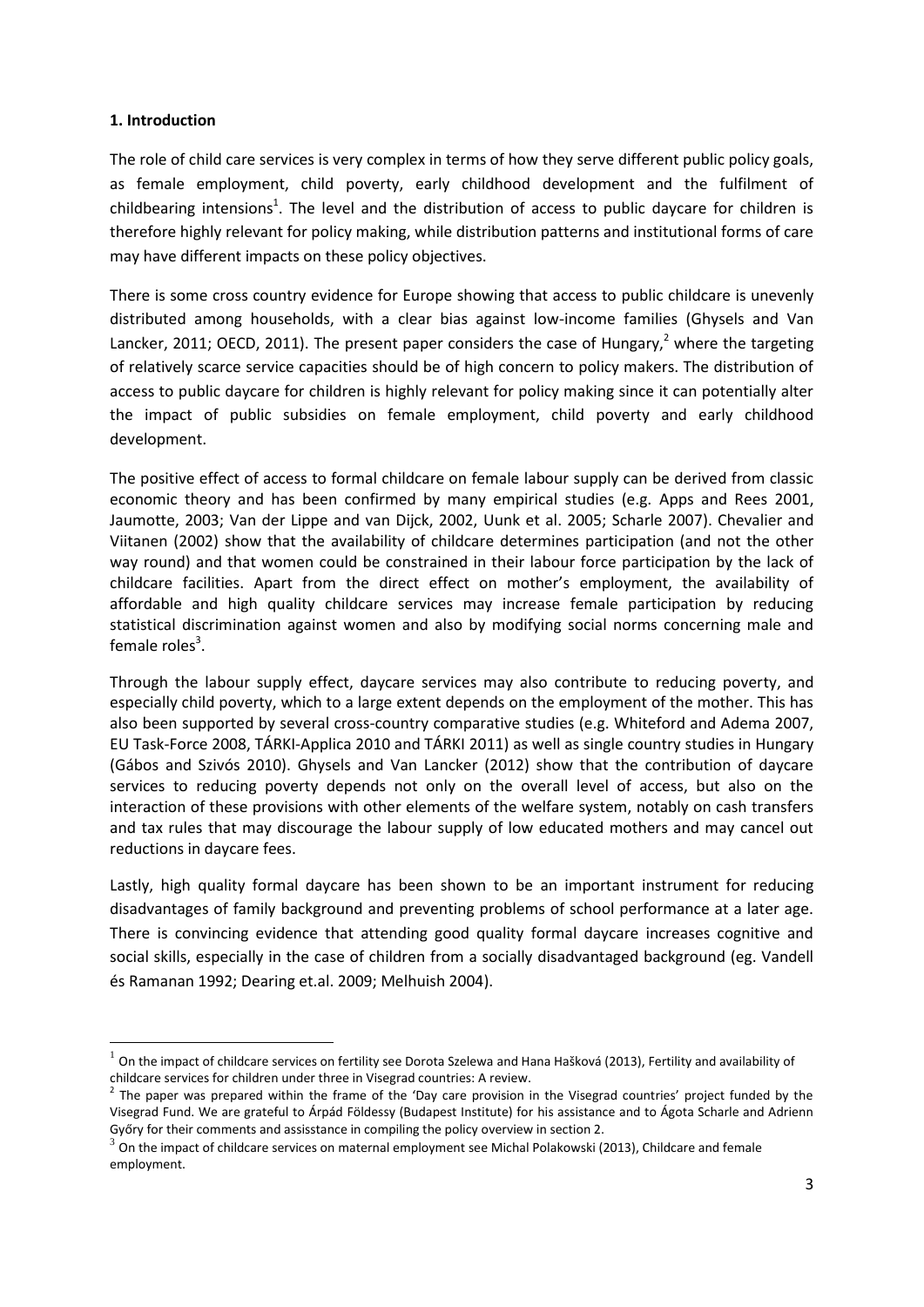All three of the above concerns are relevant in the Hungarian case, considering the country's poor or mediocre performance in female employment, child poverty and the ability of public education to compensate for social disadvantages. This paper aims to provide some empirical grounding that may help policymakers in refining the system of daycare services. The focus is on daycare for children aged 2 (where capacities are especially scarce) and the primary data source is individual level data of the Hungarian Labour Force Survey of 2010.

The analysis is structured in the following way. First, we argue why investigating the redistribution effects of the early child care institutions is important, mostly for policy reasons. The second part presents the institutional settings of the investigated institutions, crucially affecting the redistribution outcomes. Thirdly, our research questions are formulated based on earlier investigations of the topic at international and local levels. The empirical part is divided into two: Part 4 includes the main descriptive statistics, while Part 5 provides a multivariate analysis of main factors that may affect redistribution outcomes. Finally, the sixth part of the paper concludes and raises some open question that either may affect the interpretations of the results or require further investigation.

## **2. Institutional setting in Hungary<sup>4</sup>**

## 2.1 Family policy

Family policy in Hungary is characterised by relatively generous cash benefits and an unevenly developed system of daycare services. The relative level of government spending on cash transfers is the fourth highest in the EU (at 2.4 % of GDP in 2009), and the full time equivalent of the insurance based paid maternity and parental leave is the second longest in the OECD (at 96 weeks in 2011).<sup>5</sup> Public daycare is available to almost all children aged 3 or above, but for smaller children, coverage barely exceeds 10% and existing facilities tend to be overcrowded.<sup>6</sup>

The expressly legislated general aim of cash benefits has been to contribute to childcare costs and compensate for lost income. However, the political motivation for sustaining such an extended system has varied considerable over the past two decades. Conservative governments have justified generous state support by the necessity to encourage reproduction, while Socialist governments have emphasised needs and more recently the alleviation of child poverty (Gyarmati 2010). The difference in the political targets of successive governments may in fact have contributed to the extension of cash benefits in the past 20 years. Each government has adjusted the targeting of the

1

 $4$ This section is mostly based on Győry and Szikra (2013).

<sup>&</sup>lt;sup>5</sup> Cash transfers include a universal child benefit (family allowance), a tax allowance for working families, insurance based paid maternity and parental leaves (maternity allowance and child care fee), and a universal flat rate parental leave benefit (child care allowance). The maternity leave pays 70% of the previous wage (with no cap) for 24 weeks, the paid parental leave pays 70% of the previous wage (with a cap at 140% of the minimum wage) until the child turns 2. (OECD Family Database, TRANSMONEE).

 $^6$  Note the Barcelona target of 33%.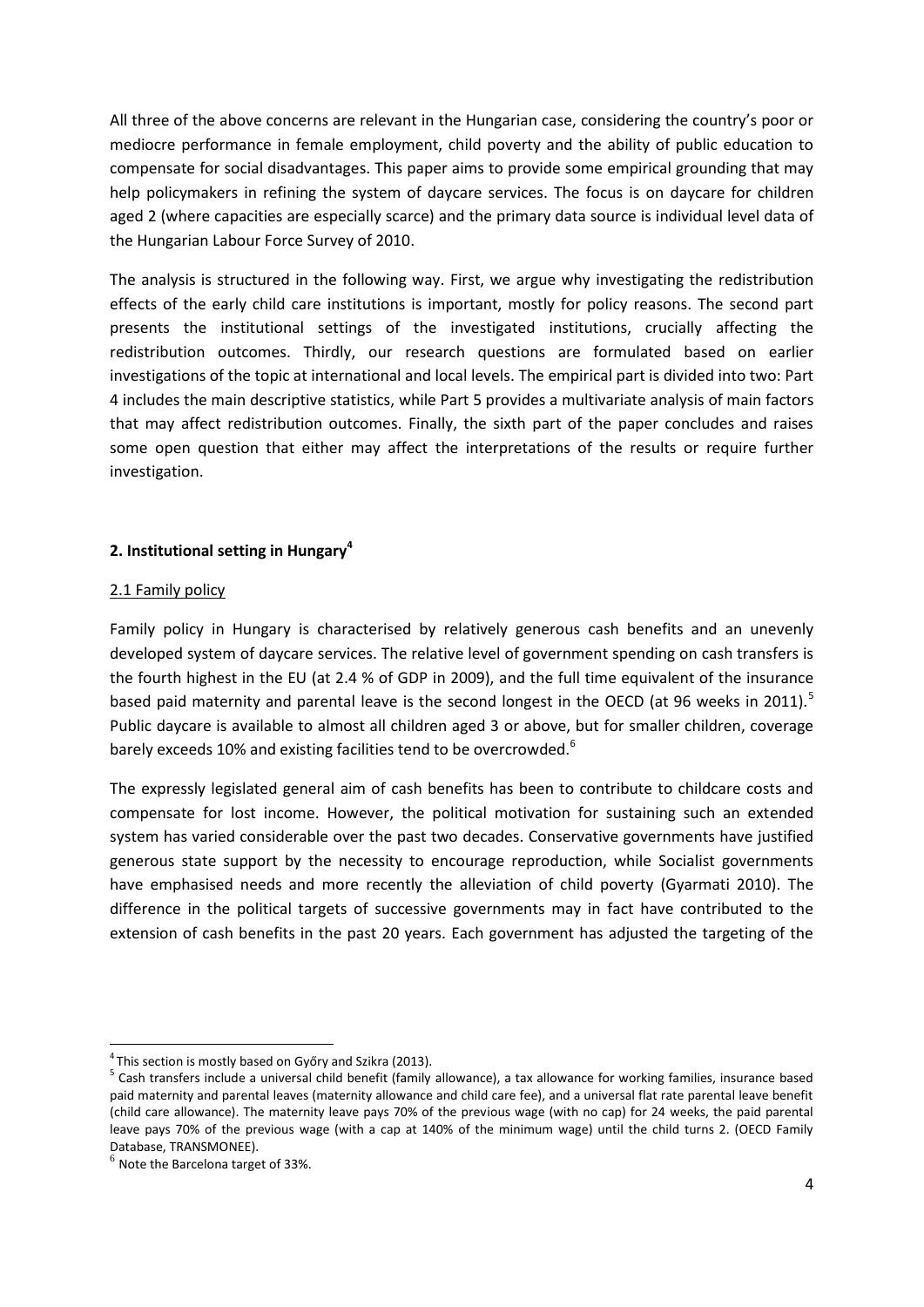system, and in order to reduce the political cost, this has typically entailed an extension of transfers favouring certain groups rather than cuts affecting disfavoured social groups.<sup>7</sup>

In terms of their actual impact, cash transfers have a considerable effect on reducing poverty, and this effect tended to increase until the global recession (Gábos 2008). By contrast, daycare services may have a limited role in poverty reduction. Until very recently, there was no regulation to improve poor families' access to public daycare services (except for admitting the children of lone parents). Daycare was made compulsory starting from the age of 5 in 2003 but below that age, kindergartens and nurseries enjoyed considerable freedom in devising their admissions policy. Concerning kindergartens, there is some evidence that this resulted in the exclusion of poor and disadvantaged families, and better than average access for middle class children (Tokajiné 2011, Kertesi and Kézdi 2012). Kertesi and Kézdi (2012) find that on average, 2 in 3 children aged 3 attend kindergarten, but the corresponding ratio is only 1 in 3 among children born to a mother with only primary education. The authors show that this is partly due to lack of capacities, but partly to demand side factors, such as lack of motivation or lack of trust in public institutions.<sup>8</sup>

#### 2.2 Evolution and regulation of daycare services for children under 3

1

Day-care services for children under 3 years had been relatively well-developed during the socialist era. In the early 1980s, coverage reached around 15% of children aged between 0 and 2 years, nurseries followed a centrally designed pedagogical programme and detailed rules on hygiene (Szikra  $2011$ <sup>9</sup>. Coverage declined gradually after 1983, and dropped sharply during the early 1990s, mainly as a result of the abrupt change of the political establishment. During the political transition, the financing of daycare institutions for children was devolved to local governments, who are often unable or unmotivated to maintain such institutions.<sup>10</sup>

The past decade has however shown slow but steady improvement. The share of children aged between 0 and 2 attending a formal day care institution increased from 6 % in 2000 to just below 10% in 2011 (KSH Stadat). Some of this improvement may be explained by cautious regulative reforms aiming to expand daycare capacities. These included the introduction of new types of institution and measures to improve the conditions of financing, and administration. The new institutions can be efficiently maintained in small villages: family daycare centres (introduced in 2002) can take children aged 20 weeks to 14 years and with 5 children to a nurse, their per capita

 $^7$  For example, the family tax allowance was introduced by a Conservative goverment to favour middle class working families, which was drastically trimmed by the succeeding Socialist goverment, but compensated by a corresponding rise in the universal child benefit, until the current Conservative government reinstated it at an increased rate while maintaining the universal child benefit. The nominal amount of the universal child benefit has been frozen since 2009, so that its value has been declining in real terms since that.

<sup>&</sup>lt;sup>8</sup> In 2009, a conditional cash transfer (kindergarten subsidy) was introduced to increase the enrolment of socially disadvantaged children. For an early evaluation of the programme see Kertesi and Kézdi (2012).

<sup>&</sup>lt;sup>9</sup> For a more detailed description of historical evolution of daycare services in Visegrad countries see Hana Hašková and Dorottya Szikra (2013), How did we get the 'magic 3'? The timing of parental leaves and child care services in the Visegrádcountries

<sup>&</sup>lt;sup>10</sup> Local governments were set up at the settlement level, so that even the smallest village has their own mayor and independent budget. All municipalities are obliged to maintain a kindergarten (independently or jointly with another municipality), while nurseries are obligatory only for towns of over 10 000 inhabitants.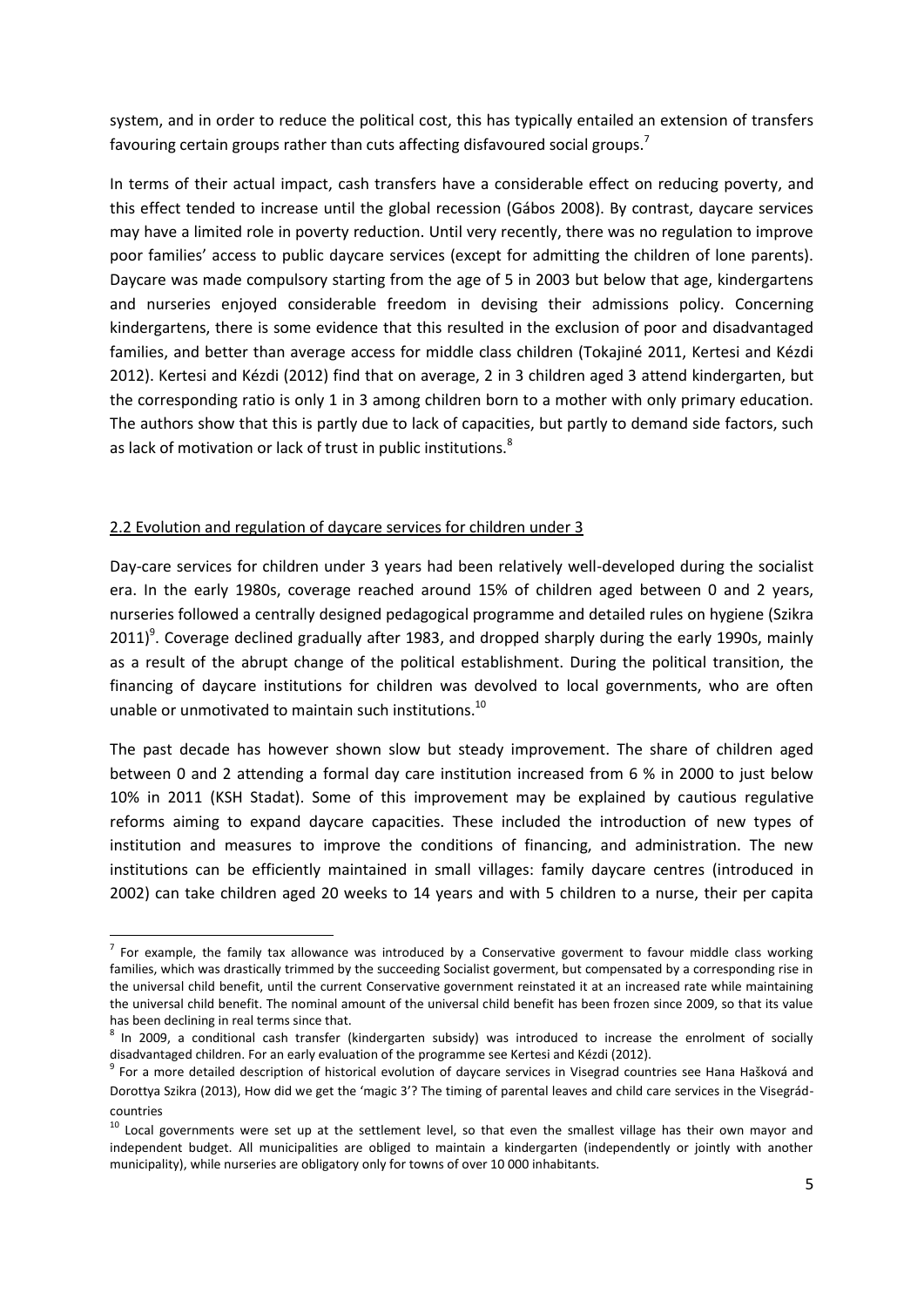cost is about the same as in a mid-sized nursery. Integrated nursery-kindergarten (introduced in 2009) can be established in a kindergarten and are allowed to have one mixed-age group admitting children aged  $2^{11}$  Following the British example of Sure Start, the government started to build a network of community centres in 2006, to ensure access to early development and daycare for children in disadvantaged regions and especially villages. A headcount based central government subsidy replaced the earlier ad-hoc financing of nurseries in 1997 and of family-day-care centres in 2003. And lastly, there have been some attempts to reduce the administrative burden in 2009 and 2011 to establish family day care centres.

However, administrative costs and inadequate financing continues to constrain the expansion of daycare services. Central government subsidies on day-care services vary according to the type of service and the service provider. Public nurseries run by municipalities are fully eligible for the headcount-based subsidy, which covers 40-70 % of the running costs.<sup>12</sup> Church-owned nurseries receive 187% of the regular subsidy; other providers are only eligible for 30%. Municipal family-daycare services are eligible for 54% of the regular subsidy per child, which covers about 20-50% of the running costs (Budapest Institute, 2010). Almost 90% of nurseries are managed by municipalities (Hungarian Central Statistical Office, 2010)<sup>13</sup>, which often cannot or choose not to spend on early childhood care. The fixed costs of maintaining nursery are relatively high due to quality requirements, so that small nurseries (below 30 children) are especially expensive to run.<sup>14</sup>

Although the private and non-profit sector is not officially excluded, entering the services market is relatively difficult, due to administrative hurdles and limited access to central government subsidies. Non-governmental providers tend to be more expensive and affordable only to wealthy families.

As a result, access to daycare services continues to be limited and the demand is much higher than the number of available places (Szikra, 2011). Capacities are lacking especially in small villages. On the one hand, this results in long waiting lists implying that parents need to be well informed in order to submit applications in time. On the other hand, nurseries tend to "overbook" their capacities, which may reduce the quality of care services. The number of admitted children tends to exceed officially approved capacities by 10-20% (KSH Stadat).

The actual distribution of public daycare provision depends not only on local availability and capacities, but on the admission policy and practice of nurseries and family-daycare-centres. The general rule is that priority should be given to children whose mother works (Makay 2011). In practice, institutions have considerable freedom in applying this rule and also in applying further criteria, as admissions are not regularly monitored by authorities. Makay (2011) reports the results of a recent survey<sup>15</sup> which showed that all or most mothers of children attending nurseries were employed. The regional distribution of responses suggested that institutions give priority to working

 $\overline{a}$ 

 $11$  This is allowed in villages and towns of below 10 000 inhabitants where there are free capacities in the kindergarten, and there is no nursery. The number of nursery-age children is limited by the law and there can be only one mixed-ages group in the institution.

 $12$  The rest must be covered by the municipality as  $-$  until very recently - public institutions could only charge parents for meals (a daily 300-500 HUF, i.e. 1-2 EUR).

<sup>&</sup>lt;sup>13</sup> There are no data on how many of private nurseries function under any kind of agreement with the municipality.

 $14$  This is another factor explaining the low availability of nurseries in small towns and villages.

<sup>&</sup>lt;sup>15</sup> The survey was conducted by the Central Statistical office in early 2009 and covered all nurseries (the response rate was 66%).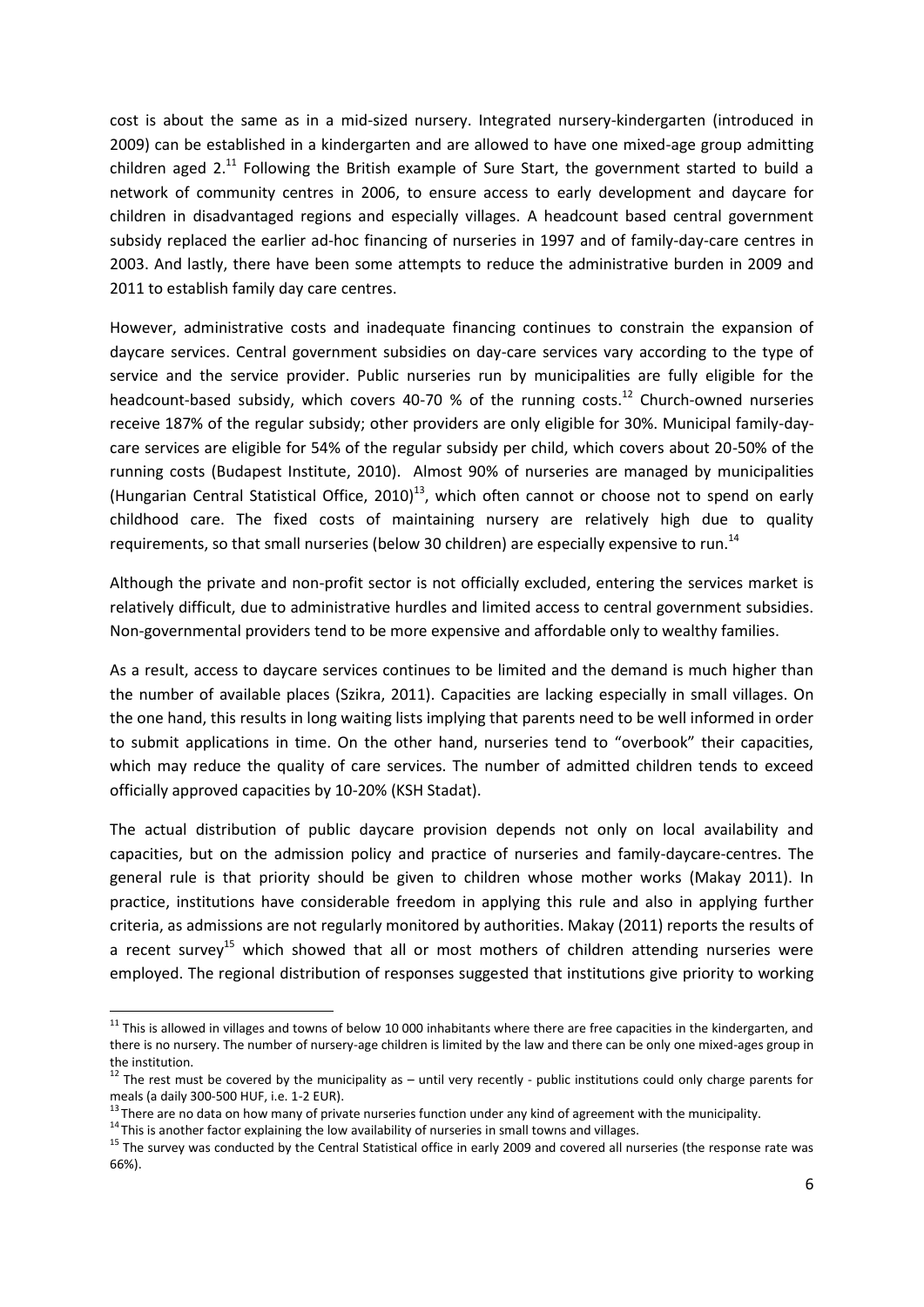mothers where vacancies are especially scarce. Non-governmental, non profit providers appeared to be more open to admitting the children of non-working mothers as well. Most institutions reported that mothers already knew where they were going to work at the time of settling their child into the nursery, which also suggests that institutions enforce this criterion relatively strictly. In a small survey conducted in 2010, Reszkető and Scharle (2010) found that few institutions would openly admit concerns about taking disadvantaged children, but most support the view that vacancies should be reserved for working mothers.<sup>16</sup>

## **3. Main findings of the research**

This section presents the main results of the analysis on Hungarian LFFS data. These results are provided in two steps. First, the incidence of child care enrolment is shown according to the main socio-economic characteristics of the mother and of the family. Second, logistics regressions are run to identify the main factors that affect enrolment rates. In each case, the source of the data is the Hungarian Labour Force Survey of 2010, while the unit of analysis is mothers with children aged 0-2 (both for descriptive statistics and multivariate analysis).

#### *3.1.Descriptive results*

As indicated in the previous part of the paper, child care enrolment in Hungary is extremely low for children aged below 3, but varies greatly by individual and family characteristics, as well as across regions and settlement types. Main results of the analysis are presented in Table A1 of the Annex. We consider two populations among mothers with children: first, all mothers with children aged 0-2, and second, we look at mothers with a child aged 2 years. Enrolment rates are much higher among mothers belonging to the latter group, so that we may expect to find different patterns in the distribution of attendance when compared to the whole group.

According to our estimates based on the Hungarian Labour Force Survey, close to 7% of mothers have at least one child aged 0-2 enrolled in nurseries in Hungary in 2010. The incidence of enrolment is almost twice as high among mothers with children aged 2. Participation rates being so low, one of the main questions for policy makers can be formulated in the following way: 'Who is cared for?', or putting the reverse question: 'Which social groups should be targeted if access is planned to be widened?'. Overviewing the results presented in Table 2, one may easily summarise the main findings: the strongest correlation with enrolment is observed for the working status of mother. Children of employed mothers have the highest chances to make use of public child care services in Hungary. These results are in line with previous expectations, but one may also conclude that other parameters play an important role in explaining enrolment probabilities.

## 3.1.1. Mother's characteristics.

**.** 

The incidence of enrolment in nurseries is highest among employed mothers. In this group over one third of those with a child aged 0-2, and more than half of those with a child aged 2 use public daycare institutions. By contrast, the incidence of enrolment is only 4-6% among unemployed or

 $16$  The survey was conducted by the Institute for Welfare and Labour (SZMI) and covered 31 nurseries.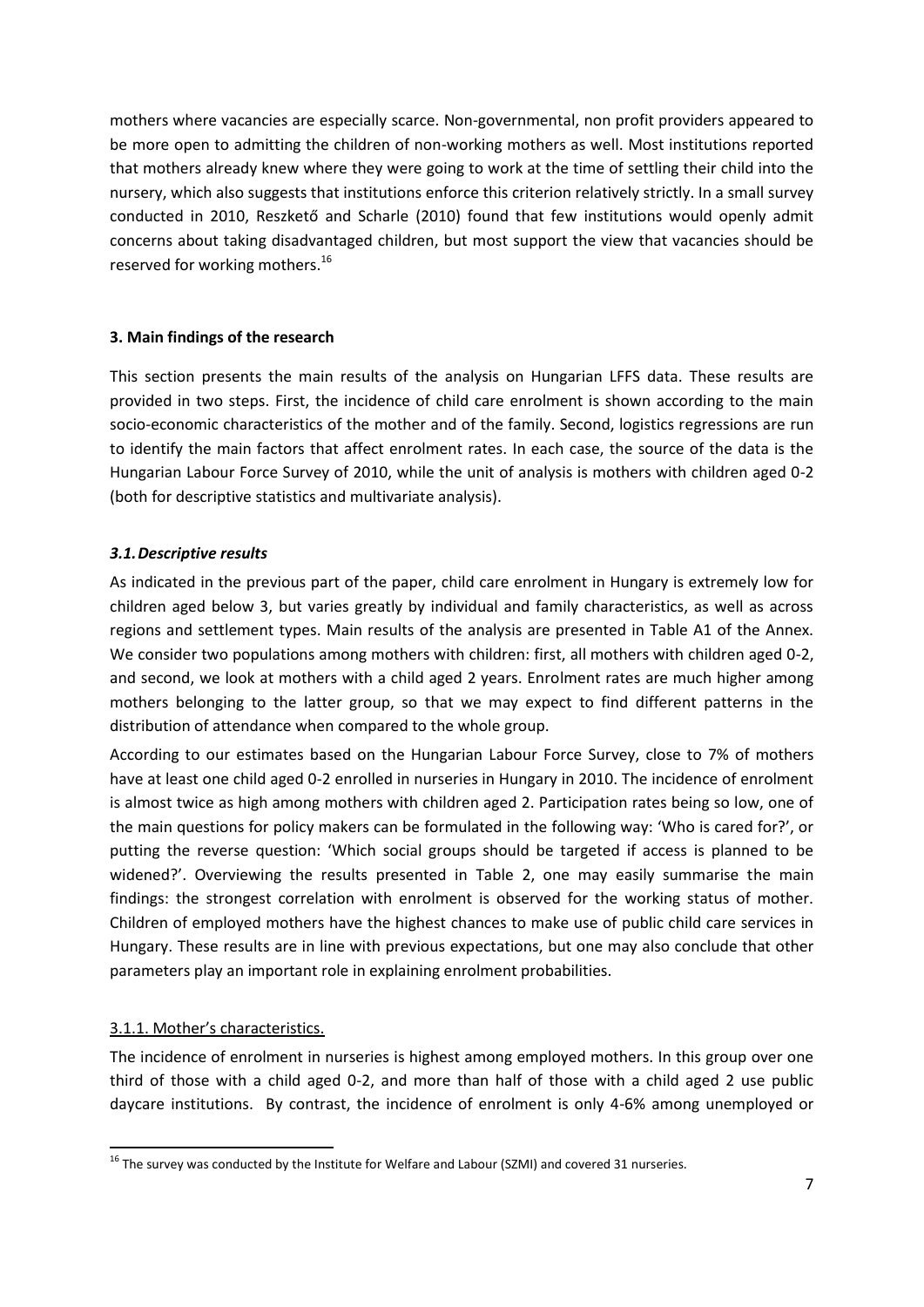inactive mothers. The employment status of the mothers therefore makes a huge difference when enrolment probabilities are analysed.

Enrolment is also higher than average among mothers aged 31-35 (10%), those married (8%), and those with either upper secondary (9%) or tertiary (12%) education.

The probability of having a child in public child care institutions increases with the level of education: 12% of mothers with tertiary education have their children aged 0-2 cared for in these institutions, which figure is decreasing with education level: 9-, 4- and 3% at upper secondary, lower secondary and primary levels, respectively. Differences are even wider when mothers with children aged 2 are considered: 24% of mothers with tertiary education have their children in public nurseries, while only 5% of those with maximum primary education can tell the same.

The age of the mother plays a similarly important role in shaping enrolment probabilities, as education has, which obviously is related to patterns of demographic behaviour of educated women in Hungary. Mothers aged 31-35 are twice as likely to have their children aged 0-2 in nurseries as those aged 26-30 have, which ratio can be observed even for those with at least one child aged 2 in formal care.

Finally, family status also makes a difference (albeit somewhat smaller than earlier characteristics) when enrolment probabilities are considered. When all children aged 0-2 are taken into account, married women are twice as likely to have the child cared for in a public nursery than those living a cohabitation partnership (8% vs. 4%), while enrolment among single mothers is close to the average (6%). When only mothers with older children (aged 2) are examined, single mothers are in a serious disadvantage: only 4% of them succeed to obtain a place for their children, while similar figures are 15% for married and 9% of cohabiting mothers.

## 3.1.2 Father's characteristics

While the mother's employment is crucial in having the child/children cared for in public nurseries, the labour market position of the father is less important, but some differences can be observed. While 8% of mothers with an employed partner have their children in public daycare, the same figure for separated mothers is still close to average, 6%. The lowest probability is observed when the father is inactive (4%). Among mothers with children aged 2, the absence of the father brings the highest risk, only 4% of them having their children enrolled on child care institutions.

As expected, the probability of enrolment increases as the attained level of education of the father also does: highest rates are observed for mothers living with the father with diploma (12%), while lowest when the father ha at most a completed primary education (4%).

## 3.1.3 Family's characteristics

Enrolment probabilities among mothers with at least one child cared for in public nurseries strongly differ not only by her or her partner's characteristics, but also by parameters characterising the family as a whole.

The age of the child is one of the most important differentiating factors: mothers with a child aged 2 are 3-4 times more likely (13% vs. 3-4%) to have them in public nurseries compared to mothers with a younger child.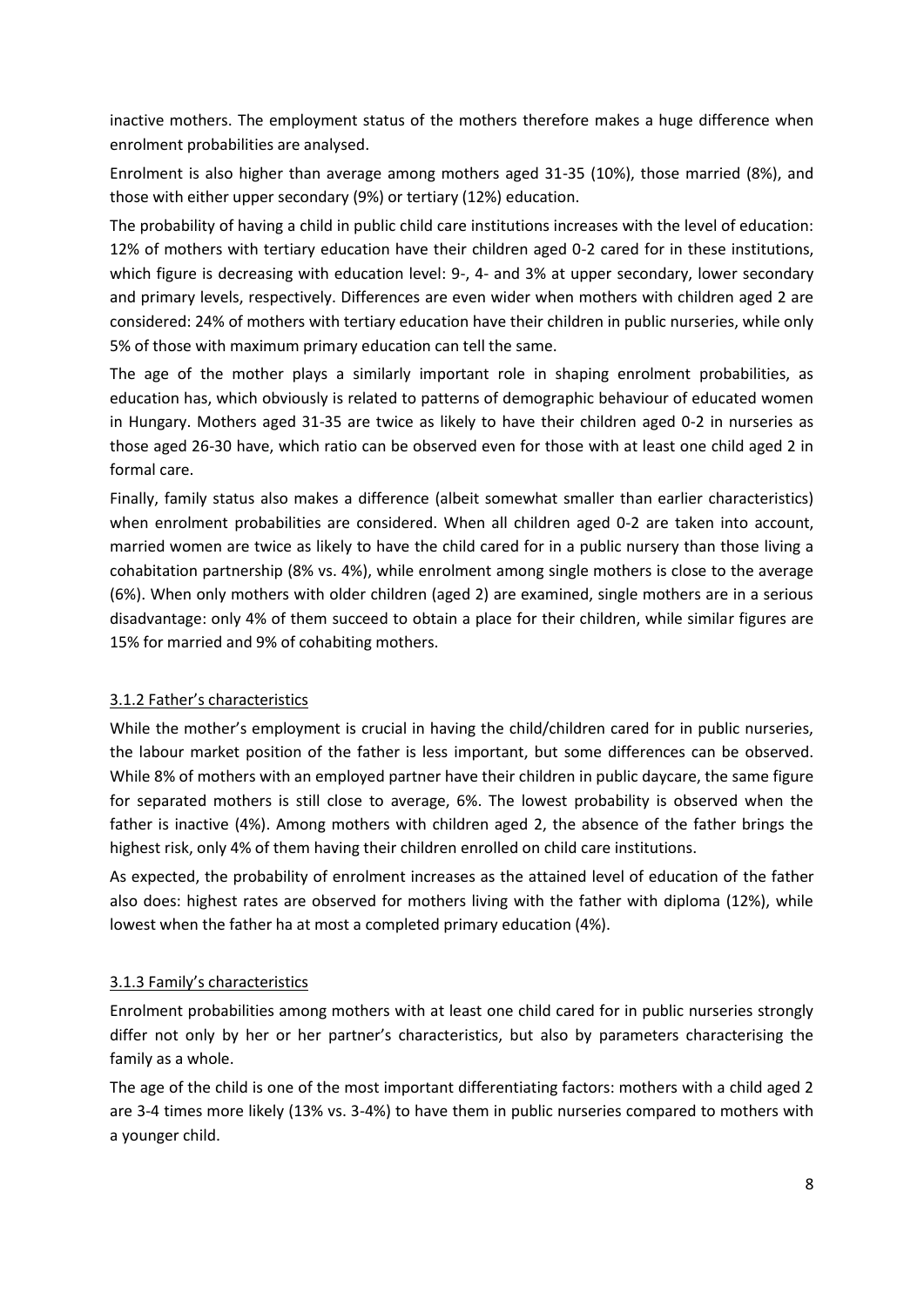No such strong differences are observed when the presence of younger siblings is considered. Having a younger child is associated with a slightly higher than average probability of enrolment (9%). The incidence of enrolment is also higher than average for mothers in families with two or three children aged 15 or below (8%), while it is extremely low where the total number of children is 4 or even higher (2%). Also, when a non-employed household member (beside parents) is present, enrolment probabilities are slightly above the average (8%).

The type of the settlement and the geographical region the family lives in also play an important role in shaping differences in the incidence of enrolment. These correlations are mostly due to the uneven distribution of available public child care capacity across settlement size and regions of Hungary. Probabilities are highest among mothers living in Budapest (14%) and Central Hungary (13%), while lowest among mothers living in settlements with no local nursery (4%), as well as in the Northern Hungary and Central Transdanubia (4-4%). One may observe that the presence of local nurseries outside Budapest is also associated with higher than average enrolment rates (10%). The picture changes slightly when only mothers with children aged 2 are analysed. In this case, mothers living outside Budapest, in a settlement with a local child care institution, have higher chances to place their children (20%) compared to their counterparts living in the capital (16%). Also, mothers with older children and living in Western Danubia and Southern Great Plain regions have close probabilities to those living in Central Hungary.

#### *3.2. Findings from multivariate analyses*

Section 3.1 provided main descriptive results on child care enrolment probabilities among children aged 0-2 in Hungary and the role of individual, family and institutional characteristics being associated to these probabilities. We examined factors that are related individually to the mother, to the father, as well as those characterising the whole family, including settlement type, size and the proximity of child care institutions. Maternal employment, the age of the child and the proximity of the service emerged as revealing the strongest correlation with child care enrolment. It is clear however that most of these factors are strongly interrelated; therefore some of these correlations might be spurious. In order to identify independent effects, we run multivariate logistic regressions, with child care enrolment as dependent variable and demographic and labour market characteristics as right-hand variables.

The base models include all mothers with young children (aged 0-2). BM1 represents the deafult model, while models BM2 and BM3 differ by intorducing sequentially employment status of the mother and the availability of child care in the settlement, respectively. Main results are presented in Table 1. These results should be interpreted carefully and their validity is restricted. The main reasons behind this concern come from the endogeneity between enrolment probability and maternal emplyoment. Not only child care enrolment depends on the employment status of the mother (children with working mothers are accepted by public child care institutions at first place), but also maternal emplyoment is often conditioned on the availability of child care services. Accordingly, our interpretation is restricted to refining the above presented descriptive statistics.

#### 3.2.1 Base models

The main findings of the multivariate analysis using base models are summarised as follows.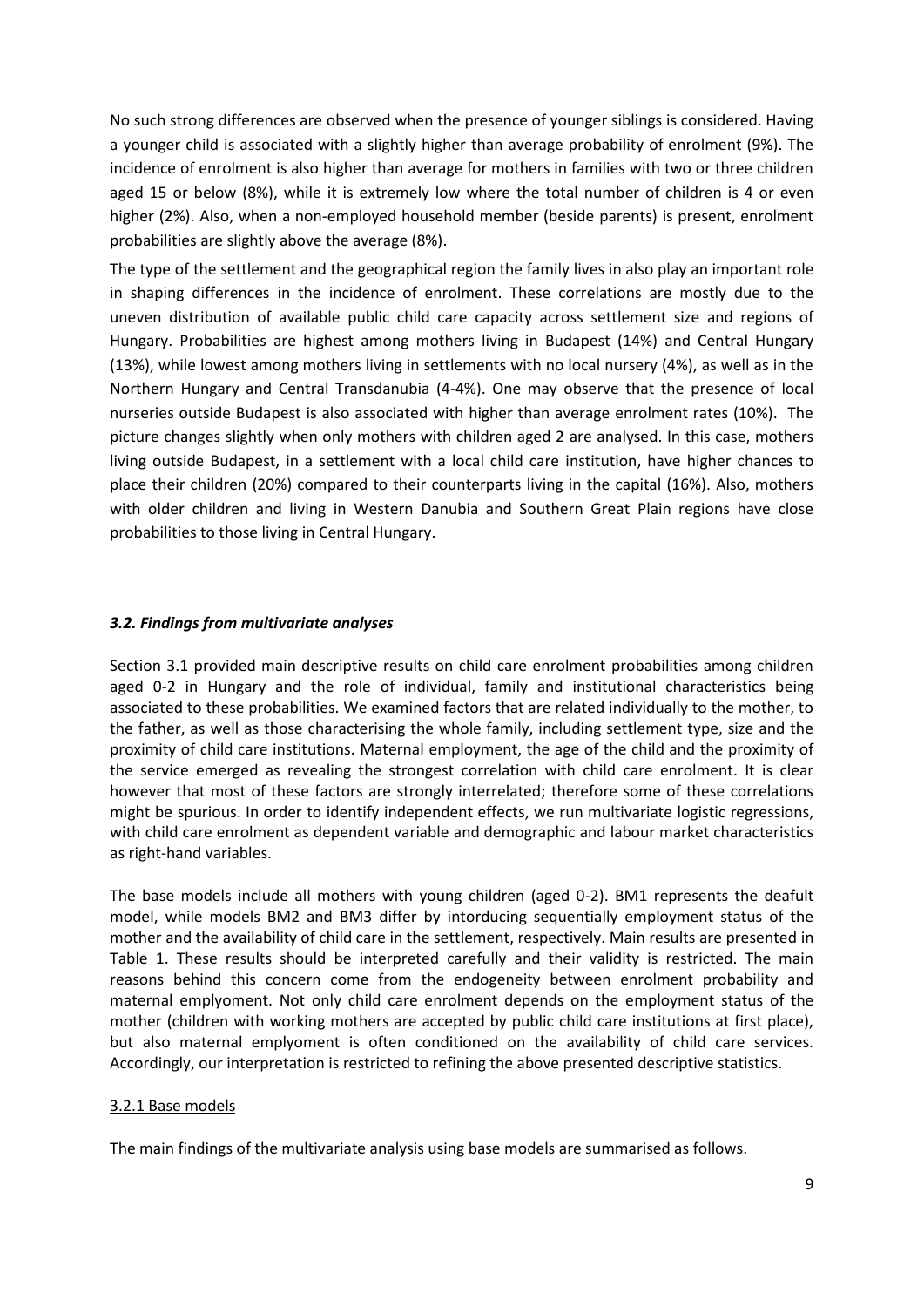*BM1.* Based on the role of child care in general and the specifics of the Hungarian institutional system, one might expect to find a strong correlation between employment status and enrolment. For this reason we run a model without the employment status variable. Results show that – unsurprisingly - the highest attained level of education of the mother plays the most important role in predicting enrolment (together with the age of the child, which is also very strongly related to the main parameters of the institutional system), being a good proxy for the activity status of the mother. In addition, mothers aged 31-35 are most likely to have their children in child care in Hungary. Parameter estimates are insignificant for family status, number of children in the household, presence of younger siblings and also for a non-parent inactive household member.

BM2. When employment status is introduced in the model, it strongly predicts enrolment probabilities, the age of child staying still highly significant and strongly negative. The explained variance strongly increases when activity status is introduced. Some other, less significant effects can be also observed

- The mother being aged 26-30 and the presence of a non-parent inactive household member significantly decreases enrolment probabilities, the later indicating the importance of noninstitutional alternatives within the existing frame.
- When the mother is low educated (max. primary), her child is less likely to be enrolled in child care, even when we controlled for employment status.

*BM3.* The results of the third model clearly indicate that in Hungary three major observable factors play the most important role in predicting enrolment probabilities: (i) the mother's employment status, (ii) the age of the child, (iii) the availability of the local nursery. Mother's education has no significant effect when availability of child care is controlled for.

## 3.2.2 Estimates for mothers with different social background

Separate models were run for mothers with selected socio-demographic characteristics. The method aims to provide results similar to the effect-coding method. Results of these estimates are shown in Table 2.

First, a condition is put on the mother's employment status to assess which factors explain variation within the group of mothers with the same employment status. Two separate models were run: one for mothers in employment (WM), while another one for inactive mothers (IM).

- *WM: working mothers*. Among working mothers, their age, the age of child and the availability of nurseries are the most important factors that differentiate regarding the probabilities of enrolment. Employed mothers aged 26-30 are significantly less likely to have their child in institutional child care than their 31-35 aged counterparts. On the other hand, if the child is under age 1, his/her probability of being in a nursery is practically non-existent.
- *IM: inactive mothers*. In this group again, younger children are less likely to be in institutional childcare and so are children without a sibling under 15. Living in Budapest however, is positively correlated with enrolment among inactive mothers.

Second, separate models were run according to the categories of attained education level of mother.

 *PE: max. primary education*. Ceteris paribus only inactivity has a significantly negative and strong effect on the probabilities of enrolment.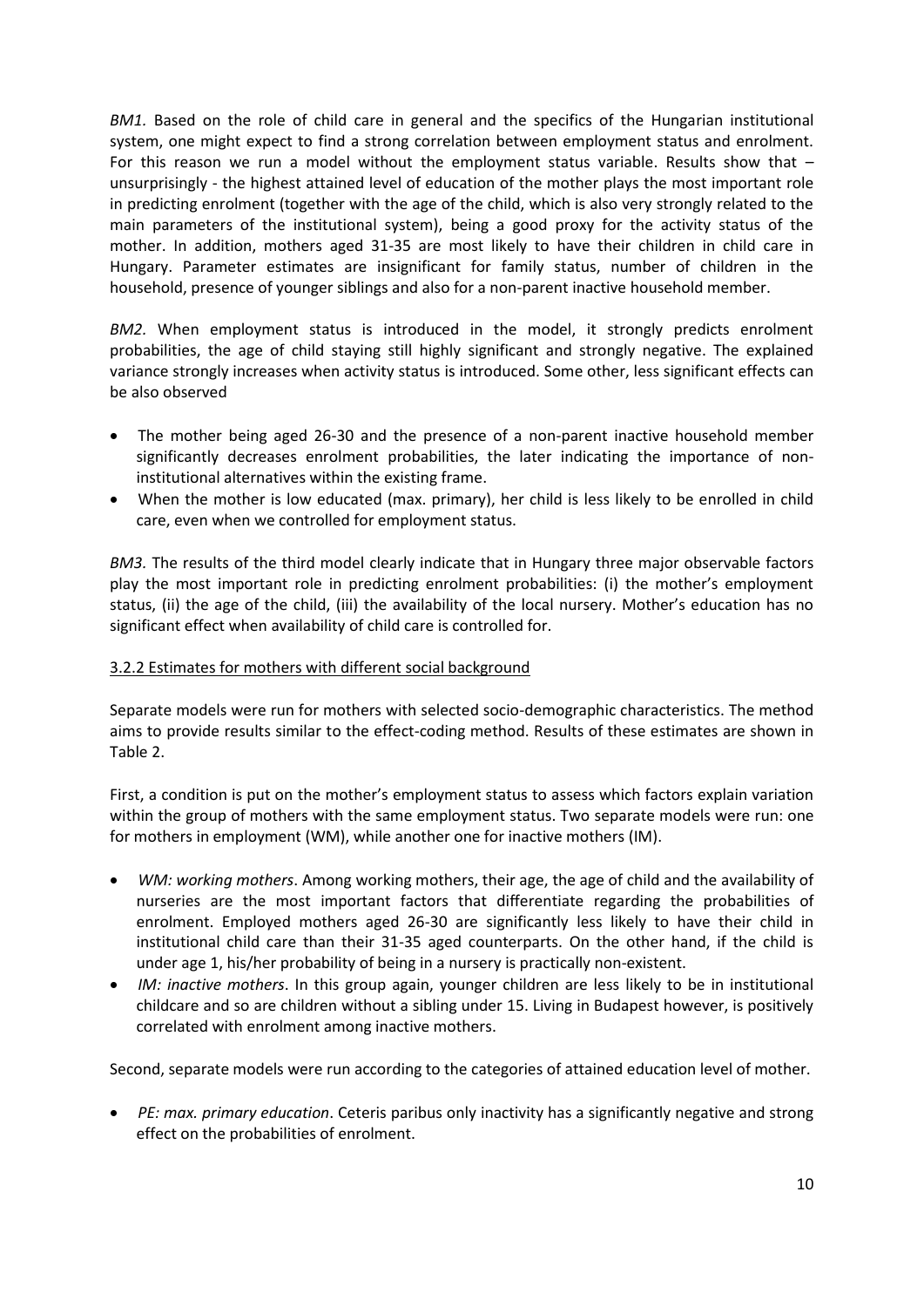- *LSE: lower secondary education*. Similar results to PE. In addition, the number of children has a negative effect when '2 or 3 children' is the reference category, while living in Budapest has a weak positive effect.
- *USE: upper secondary education*. The explained total variance increases considerably when turning to this model. All major factors play an important role among mothers with a completed upper secondary education: employment status, the age of child and availability of child care.
- *TE: tertiary education*. Inactivity is an important factor even when mothers with diploma are considered. Beyond this, only the age of child makes a difference among them, while the availability of child care does not have a significant effect (maybe also due to the low number of observations.)

Finally, mothers with a child of age 2 were selected and included in model *ChA23*. This option is supported by the idea that the incidence of being in institutional child care is much higher among these children than among their younger counterparts and therefore one might expect different roles of factors determining enrolment probabilities. Based on this model we may find out that among the mothers with a child aged 2, their employment status is an even stronger differentiating factor when the enrolment probabilities are considered. In this model, the role of non-parent inactive household members is observed: their presence strongly and significantly decreases the probability of enrolment. Also, the availability of nurseries plays an important role among them, the estimated effect being stronger for those living in settlements with a local nursery (but the same as in BM3 for those living in Budapest).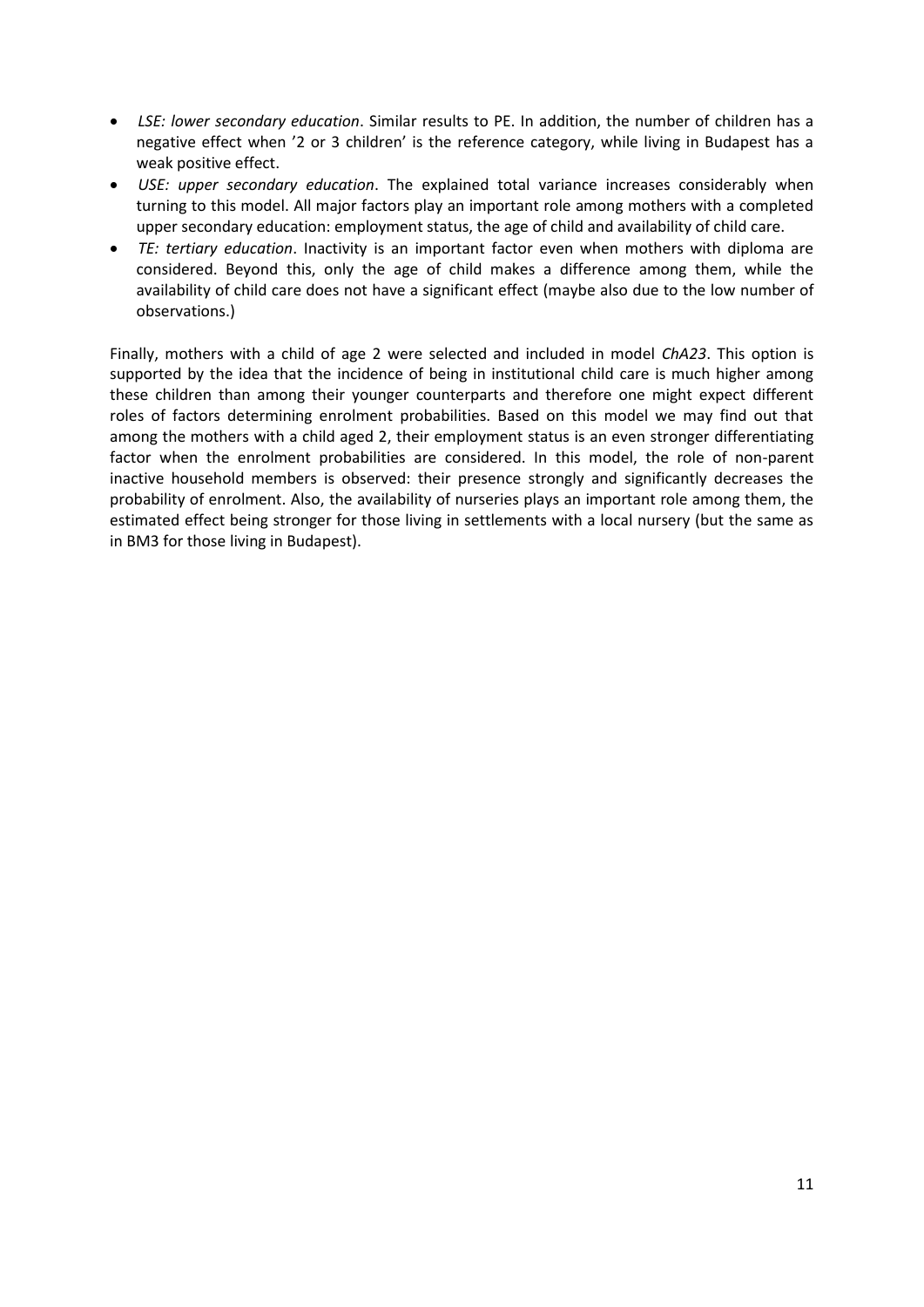**Table 1 Main factors affecting child care enrolment in Hungary 2010 – base models** (odds ratio estimates of logistic regression models)

|                                                                       | BM1                | BM <sub>2</sub> | BM <sub>3</sub>    |  |  |  |  |
|-----------------------------------------------------------------------|--------------------|-----------------|--------------------|--|--|--|--|
| Mother's age (ref. cat.: 31-35)                                       |                    |                 |                    |  |  |  |  |
| $-25$                                                                 | $0.87(-0.41)$      | $0.95(-0.12)$   | 1.04(0.10)         |  |  |  |  |
| 26-30                                                                 | $0.59$ (-1.93)     | $0.58(-1.82)$   | $0.64$ ( $-1.48$ ) |  |  |  |  |
| $36 -$                                                                | $0.67(-1.24)$      | $0.77(-0.75)$   | $0.76(-0.78)$      |  |  |  |  |
| Mother's family status (ref. cat.: married)                           |                    |                 |                    |  |  |  |  |
| Living together                                                       | $0.66$ (-1.42)     | $0.76(-0.88)$   | $0.78(-0.80)$      |  |  |  |  |
| Single                                                                | $0.85$ ( $-0.40$ ) | $1.00(-0.01)$   | $0.97(-0.08)$      |  |  |  |  |
| Mother's highest education (ref. cat.: tertiary)                      |                    |                 |                    |  |  |  |  |
| Max. primary                                                          | $0.27(-3.29)$      | $0.49(-1.70)$   | $0.64$ ( $-1.06$ ) |  |  |  |  |
| Lower secondary                                                       | $0.29(-3.46)$      | $0.55(-1.55)$   | $0.70(-0.90)$      |  |  |  |  |
| Upper secondary                                                       | $0.69$ (-1.43)     | $0.85(-0.58)$   | $0.91(-0.34)$      |  |  |  |  |
| Mother's employment status (ref. cat.: working)                       |                    |                 |                    |  |  |  |  |
| Unemployed or wants to work                                           |                    | $0.09(-5.54)$   | $0.09(-5.37)$      |  |  |  |  |
| Inactive                                                              |                    | $0.09(-9.33)$   | $0.08(-9.48)$      |  |  |  |  |
| Age of the child (ref. cat.: 2 thr 3)                                 |                    |                 |                    |  |  |  |  |
| $0$ thr $1$                                                           | $0.20(-4.43)$      | $0.21(-3.72)$   | $0.22(-3.59)$      |  |  |  |  |
| $1$ thr $2$                                                           | $0.28(-4.70)$      | $0.43(-3.13)$   | $0.42$ (-3.16)     |  |  |  |  |
| Younger sibling (ref. cat.: no)                                       | $0.73(-0.72)$      | $0.76(-0.55)$   | $0.80(-0.43)$      |  |  |  |  |
| Number of children under 15 (ref. cat.: 2 or 3)                       |                    |                 |                    |  |  |  |  |
| $\mathbf{1}$                                                          | $0.76$ ( $-1.18$ ) | $0.76(-1.08)$   | $0.68(-1.51)$      |  |  |  |  |
| $4+$                                                                  | $0.37(-1.29)$      | $0.35(-1.32)$   | $0.36(-1.27)$      |  |  |  |  |
| Non-parent inactive hh member (ref. cat.: no)                         | $0.53$ (-1.49)     | $0.44$ (-1.81)  | $0.51(-1.48)$      |  |  |  |  |
| Place of residence (ref. cat.: other settl. with no local<br>nursery) |                    |                 |                    |  |  |  |  |
| <b>Budapest</b>                                                       |                    |                 | 3.44(3.01)         |  |  |  |  |
| Other settlement with a nursery                                       |                    |                 | 2.10(2.70)         |  |  |  |  |
|                                                                       |                    |                 |                    |  |  |  |  |
| Nr of observations                                                    | 1432               | 1432            | 1432               |  |  |  |  |
| Wald chi2                                                             | 67.85              | 147.47          | 157.1              |  |  |  |  |
| Degree of freedom                                                     | 14                 | 16              | 18                 |  |  |  |  |
| Pseudo R2                                                             | 0.117              | 0.239           | 0.255              |  |  |  |  |

Source: own calculations based on the Hungarian LFS 2010.

Note. X – category dropped since predicts failure perfectly. Estimated odds ratios are significant at **0.01**, 0.05 or *0.1* level. Robust z-statistics are provided in parentheses. Unweighted results.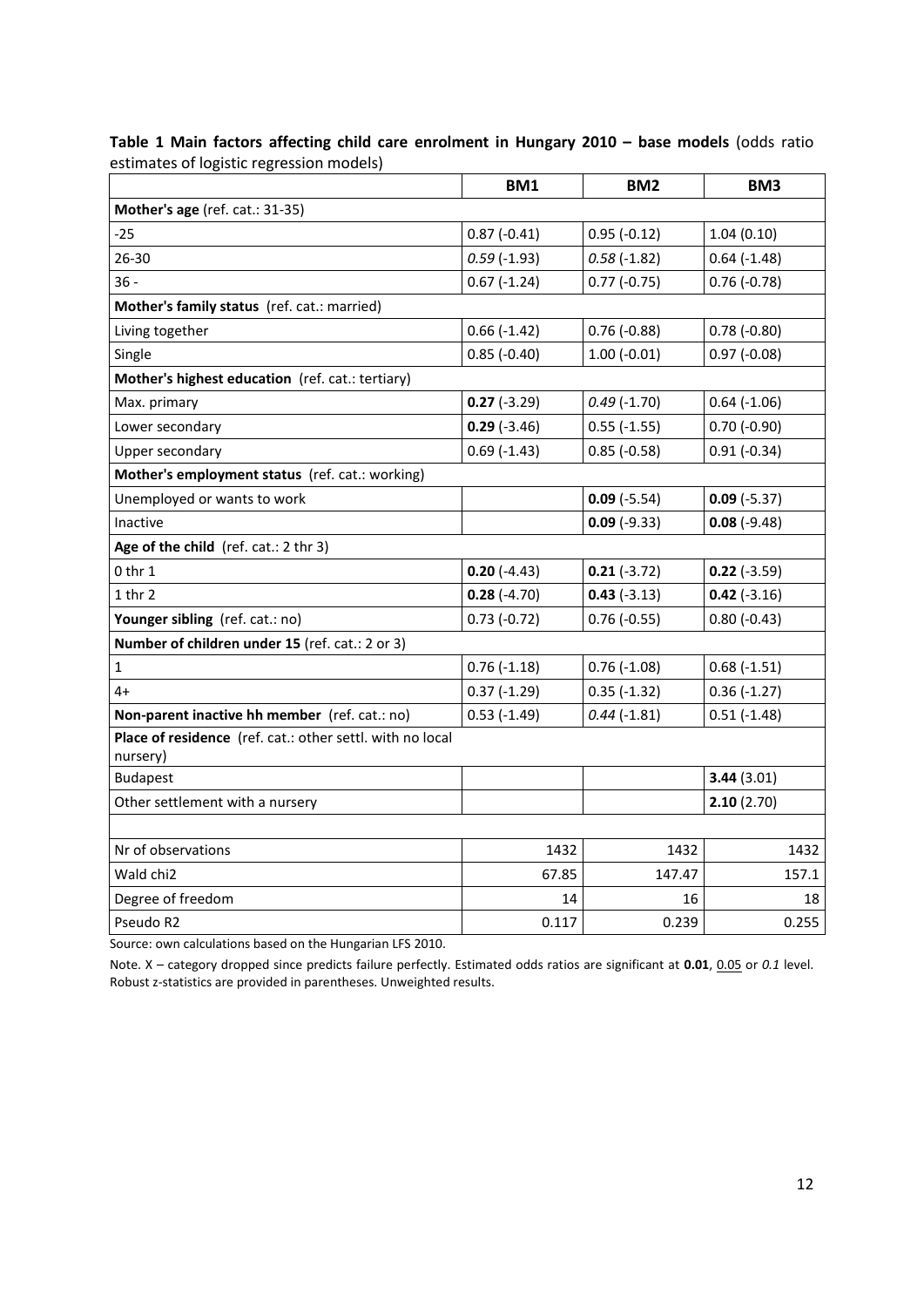|                                                                    |                | Mother's employment<br>status | Mother's highest education |                |                | Age of<br>child |                |
|--------------------------------------------------------------------|----------------|-------------------------------|----------------------------|----------------|----------------|-----------------|----------------|
|                                                                    |                |                               | Max.                       | Lower          | Upper          |                 | Aged           |
|                                                                    | Working        | Inactive                      | primary                    | secondary      | secondary      | Tertiary        | 2 or 3         |
|                                                                    | <b>WM</b>      | IM                            | PE                         | <b>LSE</b>     | <b>USE</b>     | TE              | ChA23          |
| Mother's age (ref. cat.: 31-35)                                    |                |                               |                            |                |                |                 |                |
| $-25$                                                              | $0.29(-1.27)$  | 1.20(0.35)                    | $0.56(-0.73)$              | X              | 1.26(0.40)     | 4.76 (0.93)     | 1.11(0.18)     |
| 26-30                                                              | $0.21$ (-2.37) | $0.85$ ( $-0.36$ )            | $0.13(-1.25)$              | 1.49(0.60)     | $0.70(-0.72)$  | $0.44$ (-1.39)  | $0.60$ (-1.21) |
| $36 -$                                                             | $0.51(-0.89)$  | $0.98(-0.04)$                 | $0.14(-1.52)$              | $0.73$ (-0.36) | $0.70(-0.60)$  | 1.65(0.71)      | $0.75$ (-0.64) |
| Mother's family status (ref. cat.: married)                        |                |                               |                            |                |                |                 |                |
| Living together                                                    | $0.83(-0.25)$  | $0.72$ (-0.82)                | $0.78(-0.35)$              | 0.51(0.43)     | $0.89(-0.24)$  |                 | 1.11(0.26)     |
| Single                                                             | 1.34(0.28)     | $0.74$ ( $-0.53$ )            | $0.79(-0.26)$              | 0.81(0.82)     | 1.10(0.15)     | $0.90(-0.09)$   | $0.36(-1.50)$  |
| <b>Mother's highest education</b>                                  |                |                               |                            |                |                |                 |                |
| (ref. cat.: tertiary)                                              |                |                               |                            |                |                |                 |                |
| Max. primary                                                       | $0.66(-0.51)$  | $0.69(-0.72)$                 |                            |                |                |                 | $0.73$ (-0.60) |
| Lower secondary                                                    | $0.48(-0.89)$  | $0.73$ (-0.59)                |                            |                |                |                 | $0.67(-0.74)$  |
| Upper secondary                                                    | $0.73(-0.64)$  | $0.74$ (-0.69)                |                            |                |                |                 | $0.91(-0.26)$  |
| Mother's employment status (ref. cat.: working)                    |                |                               |                            |                |                |                 |                |
| Unemployed or wants working                                        |                |                               | X                          | $0.12$ (-1.41) | $0.22$ (-2.60) | X               | $0.05 (-5.00)$ |
| Inactive                                                           |                |                               | $0.06(-2.71)$              | $0.13$ (-1.99) | $0.07 (-6.21)$ | $0.05 (-5.05)$  | $0.06(-8.14)$  |
| Age of the child (ref. cat.: 2 thr 3)                              |                |                               |                            |                |                |                 |                |
| $0$ thr $1$                                                        | $0.02 (-3.36)$ | $0.53$ (-1.41)                | $0.64 (-0.46)$             | $0.56(-0.52)$  | $0.17$ (-2.50) | $0.17(-2.04)$   |                |
| $1$ thr $2$                                                        | $0.40(-1.47)$  | $0.40$ (-2.33)                | $0.36(-1.16)$              | $0.78(-0.36)$  | $0.32(-2.71)$  | $0.41(-1.62)$   |                |
| Younger sibling (ref. cat.: no)                                    | 1.22(0.20)     | $0.79(-0.35)$                 | 1.09(0.07)                 | 1.82(0.53)     | $0.27$ (-1.38) | 1.22(0.18)      | 1.06(0.09)     |
| Number of children under 15 (ref. cat.: 2 or 3)                    |                |                               |                            |                |                |                 |                |
| $\mathbf 1$                                                        | 1.56(0.71)     | $0.51$ (-1.89)                | $0.70(-0.48)$              | $0.24$ (-1.65) | $0.71(-0.81)$  | $0.95(-0.10)$   | $0.87(-0.38)$  |
| $4+$                                                               | $0.35(-0.83)$  | $0.29(-1.11)$                 | $0.27(-1.52)$              | x              | 6.76 (1.39)    | X               | $0.19(-1.69)$  |
| Non-parent inactive hh member                                      |                |                               |                            |                |                |                 |                |
| (ref. cat.: no)                                                    | $0.30(-1.63)$  | $0.66(-0.73)$                 | $0.93(-0.07)$              | X              | 1.32(0.43)     | X               | $0.23(-2.15)$  |
| Place of residence (ref. cat.: other settl. with no local nursery) |                |                               |                            |                |                |                 |                |
| <b>Budapest</b>                                                    | 6.53(1.56)     | 3.26(2.27)                    | X                          | 18.32 (1.80)   | 5.19(2.40)     | 2.66(1.17)      | 3.41 (1.90)    |
| Other settlement with a nursery                                    | 3.81(2.59)     | 1.39(0.89)                    | 1.11(0.88)                 | 2.47(1.37)     | 3.94(2.65)     | 1.44(0.61)      | 3.48(3.16)     |
|                                                                    |                |                               |                            |                |                |                 |                |
| Nr of observations                                                 | 139            | 1131                          | 321                        | 223            | 465            | 197             | 552            |
| Wald chi2                                                          | 40.8           | 23.74                         | 25.83                      | 16.84          | 65.71          | 35.65           | 110.39         |
| Degree of freedom                                                  | 16             | 16                            | 13                         | 12             | 15             | 11              | 16             |
| Pseudo R2                                                          | 0.335          | 0.058                         | 0.156                      | 0.126          | 0.294          | 0.326           | 0.325          |

#### **Table 2 Main factors affecting child care enrolment among mothers with different social backgrounds in Hungary 2010** (odds ratio estimates of logistic regression models)

Source: own calculations based on the Hungarian LFS 2010.

Note. X - category dropped since predicts failure perfectly. Estimated odds ratios are significant at 0.01, 0.05 or 0.1 level. Robust z-statistics are provided in parentheses. Unweighted results.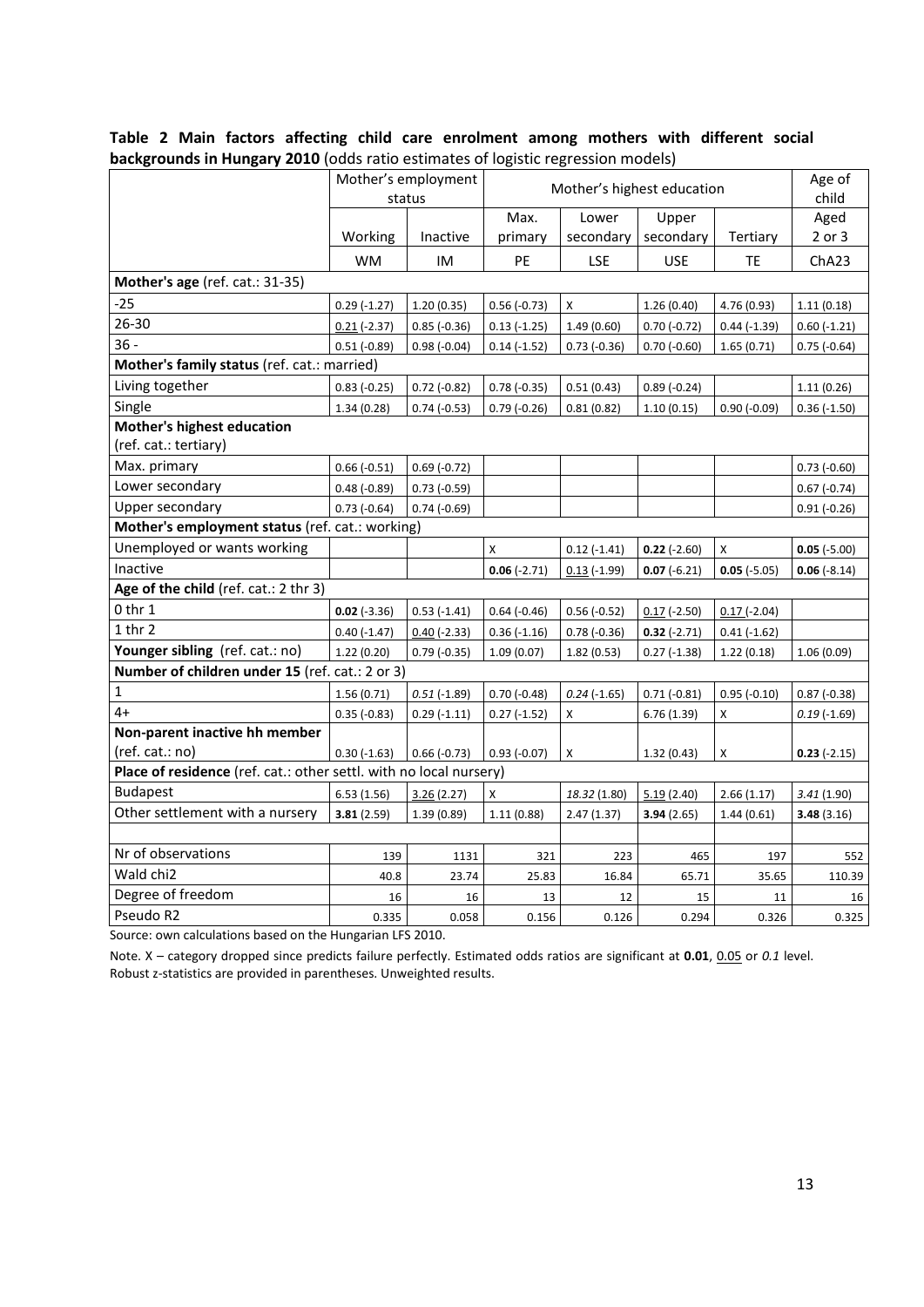#### **4. Conclusions**

According to the Hungarian LFS data, in 2010 about 7% of mothers had their children aged 0-2 in institutional child care. The incidence of enrolment in nurseries is the highest among mothers in employment, with children aged 2 and living in settlements with local nurseries. These factors proved to be highly significant when a multivariate analysis was performed to control for individual effects. Mothers' employment status and availability of early child care institutions are even stronger explanatory factors when only mothers with a child aged 2 are examined. In addition, enrolment is also higher than average among mothers aged 31-35, those married, with upper secondary or tertiary education, with a child aged 2, where the child in the nursery has a younger sibling, where the number of children in the family is 2 or 3, among mothers living in Budapest or in county seats, Central Hungary, and where the father has a tertiary education.

The distribution of access to public daycare for children is highly relevant for policy making since it can potentially alter the impact of public subsidies on female employment, child poverty and early childhood development. In the light of policy making, our results can be interpreted in the following way.

- The empirical results are in line with the main objective of the legislation: child care services are used by children of working mothers.

- Since service supply is scarce, not all mothers in employment have access to these institutions. Among them, their age, the age of child and the availability of nurseries are the most important differentiating factors. Employed mothers aged 31-35, with a child aged 2 and living in settlements with local nursery (including Budapest) are most likely to have their children enrolled in nurseries. How employed mothers manage with their under 3 years kids without the services of a daycare institution can not be deduced from our analysis. Further research is required to find out how alternative solutions are found and whether they are used out of necessity or for other reasons.

- Education does not seem to have a significant individual effect on enrolment probabilities. This suggests that there is no discrimination towards low social status mothers during the enrolment process. However, this result must be interpreted very carefully due to the methodological problems related to the complexity of the selection mechanisms. The bias against low educated parents can work via a composition effect: they are either inactive or live in towns and villages with no local nursery available or both. Further investigation is crucial in this respect to better understand the interrelationship between these factors, how different life-course strategies are chosen by parents in terms of employment and fertility decisions, in the context if policy and institutional settings.

- At the same time it is also clear that there is no positive discrimination towards the low educated parents either. The legally prescribed positive discrimination towards lone mothers does not seem to have a significant impact on the share of their children in the institutions, either. Furthermore, the strong correlation between lack of employment and low status place of residence on the one hand and low education of parents on the other means that socially disadvantaged children remain underrepresented in public nurseries in Hungary. This should certainly be a major concern if promotion of equal opportunities at early age and poverty reduction through increased labour market participation of parents were considered as public policy priorities not only in the case of children over 3 but also at younger ages. If capacities were intended to be increased, different and empirically underpinned options of targeting might be considered to fit these combination of policy goals.

Finally recalling the complex role of day care services in respect with several public policy objectives (early development, parental labour market participation and poverty reduction) and the trade-offs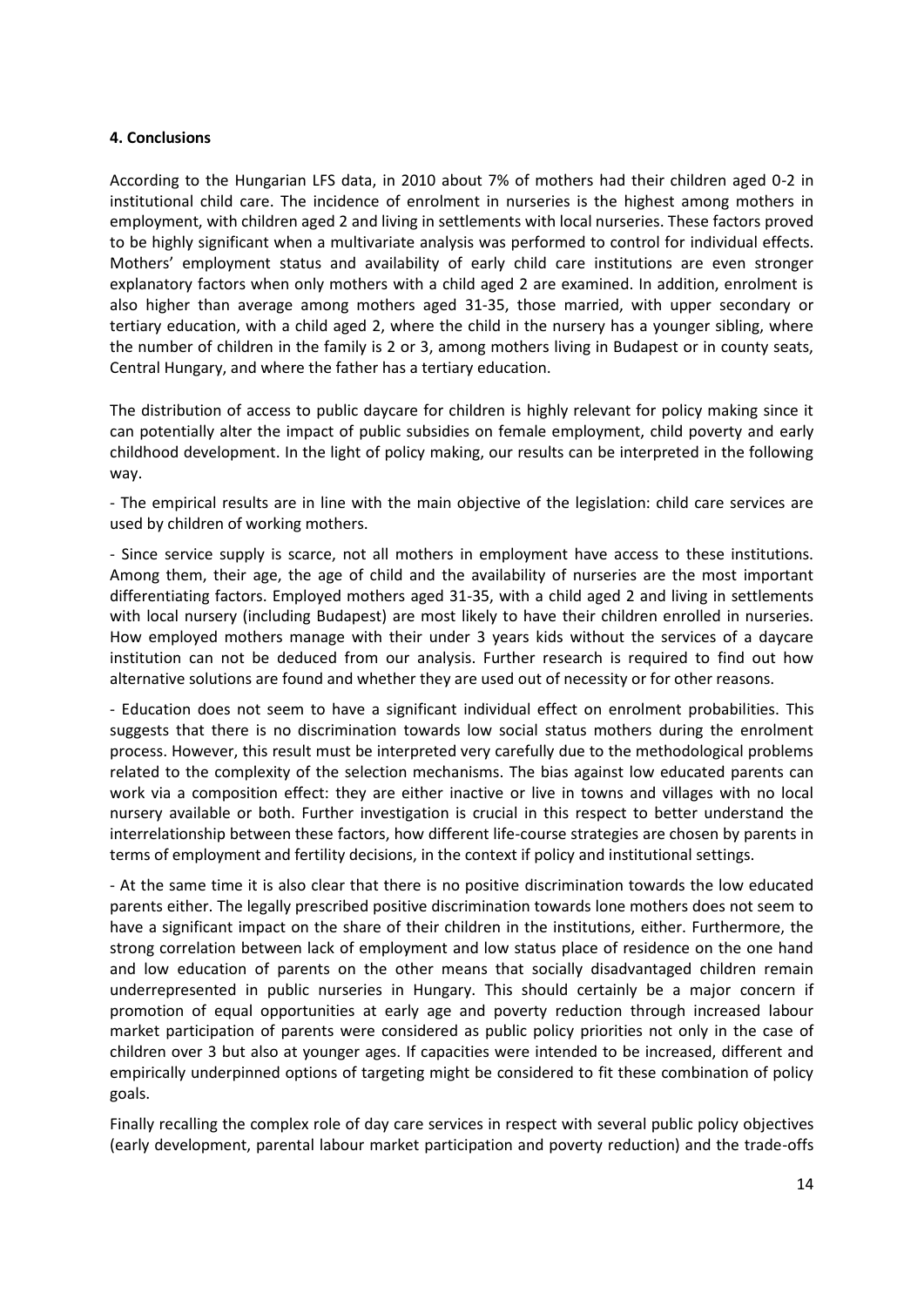arising when capacities are scarce, the Hungarian system faces the challenge of widening access to quality daycare services. Without a considerable increase in the available places from the presently low levels, the system may not meet the expectations of reducing the cost of labour market entry for all mothers, of reducing work-life tensions, of promoting equal opportunities by fostering early child development and of contributing to the reduction in child poverty.

## **References:**

Apps, P. and R. Rees (2001): Fertility, female labor supply and public policy. *IZA Discussion Papers*, No. 409. Bonn: Institute for the Study of Labor (IZA).

Central Statistical Office of Hungary, Stadat.

Chevalier, A., and T. K. Viitanen (2002): The causality between female labour force participation and the availability of childcare. *Applied Economics Letters* 9(14): 915-918.

[Dearing, E.](http://www.ncbi.nlm.nih.gov/pubmed?term=%22Dearing%20E%22%5BAuthor%5D&itool=EntrezSystem2.PEntrez.Pubmed.Pubmed_ResultsPanel.Pubmed_RVAbstract), K. McCartney and B. A. [Taylor \(](http://www.ncbi.nlm.nih.gov/pubmed?term=%22Taylor%20BA%22%5BAuthor%5D&itool=EntrezSystem2.PEntrez.Pubmed.Pubmed_ResultsPanel.Pubmed_RVAbstract)2009): Does higher quality early child care promote lowincome children's math and reading achievement in middle childhood? *[Child Development](javascript:AL_get(this,%20)*, 80(5): 1329-49.

Eurostat Databases (2010) – <http://epp.eurostat.ec.europa.eu/tgm/table.do?tab=table&plugin=1&language=en&pcode=tps00179>

Gábos A. (2008): Családtámogatási rendszer és a családok helyzete. In: Kolosi T. Es Tóth I. Gy. (szerk.) : *Társadalmi Riport 2008*. Budapest: TÁRKI. [http://www.tarsadalomkutatas.hu/kkk.php?TPUBL-A-](http://www.tarsadalomkutatas.hu/kkk.php?TPUBL-A-819/publikaciok/tpubl_a_819.pdf)[819/publikaciok/tpubl\\_a\\_819.pdf](http://www.tarsadalomkutatas.hu/kkk.php?TPUBL-A-819/publikaciok/tpubl_a_819.pdf)

Ghysels, J. and W. Van Lancker (2011): The unequal benefits of activation: An analysis of the social distribution of family policy among families with young children. *Journal of European Social Policy* 21(5): 472–485.

Ghysels, J. and W. Van Lancker (2012): Who benefits? The social distribution of subsidized childcare in Sweden and Flanders. *Acta Sociologica* 55(2): 125–142.

Jaumotte, F. (2003): Female labour force participation: Past trends and main determinants in OECD countries. *Economics Department Working Papers*, No. 376. Paris: OECD.

Kertesi, G. and G. Kézdi (2012): Az óvodáztatási támogatásról. Egy feltételekhez kötött készpénztámogatási program értékelése. <http://www.econ.core.hu/file/download/bwp/bwp1206.pdf>

Inglot, T., D. Szikra and C. Raţ (2011): Continuity and change in family policies of the new European democracies: A comparison of Poland, Hungary and Romania – Part II. Path dependence and path departure in family policies. National Council for Eurasian and East European Research.

Melhuish, C. M. (2004): A Literature Review of the Impact of Early Years Provision on Young Children, with Emphasis Given to Children from Disadvantaged Backgrounds. http://web.nao.org.uk/search/search.aspx?Schema=&terms=Melhuish

OECD (2011): *Doing Better for Families*. Paris: OECD.

Reszkető, P. and Á. Scharle (2010): Háttér indikátorok a napközbeni gyermekellátások férőhelyszükségletének meghatározásához. [Background indicators for designing daycare capacity for children]. Budapest: Budapest Institute, October 2010.

Reszkető, P., Á. Scharle and B. Váradi (2011): A kisgyermekek napközbeni ellátásának bővítése: célok, eszköztár, és várható társadalmi hatások [Expanding day care services for children aged 1-3: goals, means and social impacts]. In: I. Nagy Ildikó and T. Pongrácz (eds.): Szerepváltozások – Jelentés a nők és férfiak helyzetéről 2011 [Changes in roles – Report on the status of women and men, 2011]. Budapest: TÁRKI - Nemzeti Erőforrás Minisztérium.

Szikra, D. (2011): Tradition Matters: Child Care and Primary School Education in Modern Hungary. In: K. Hagemann, K. Jarausch and C. Allemann-Ghionda (eds.): *Child Care and Primary Education in Post-War Europe*. New York and Oxford: Berghahn Books.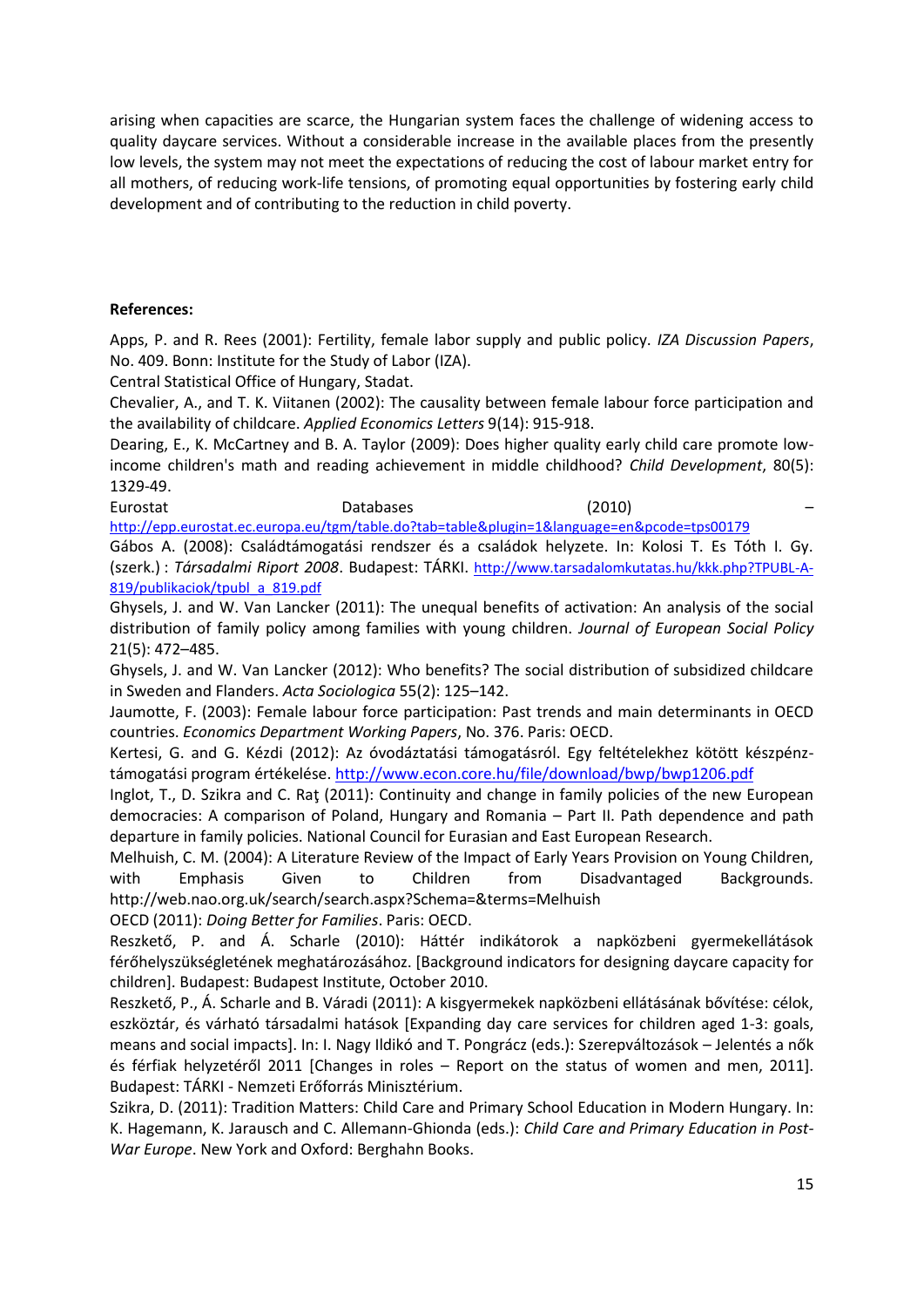Szikra, D. and D. Szelewa (2010): Do Central and Eastern European Countries Fit the "Western" Picture? The example of family policies in Hungary and Poland. In: Ch. Klenner and S. Leiber (eds.): *Welfare States and Gender Inequality in Central and Eastern Europe. Continuity and Post-socialist Transformation in the EU Member States.* Brussels: European Trade Union Institute (ETUI).

Tokaji, K. (ed.) (2011): *Gyermekvállalás és gyermek nevelés* [Child-bearing and child-raising]. Budapest: Hungarian Central Statistical Office.

Uunk, W., M. Kalmijn and R. Muffels (2005). The Impact of Young Children on Women's Labour Supply. A Reassessment of Institutional Effects in Europe. *Acta Sociologica*, 48(1): 41-62.

Vandell, D.L and J. Ramanan (1992): Effects of early and recent maternal employment on children from low-income families. *Child Development*. 63: 74-87.

Van der Lippe, T. (2001): The Effect of Individual and Institutional Constraints on Hours of Paid Work of Women. In A.G. van der Lippe and L. van Dijk (eds.): *Women's Employment in a Comparative Perspective* (pp. 221-243). New York: Aldine and De Gruyter.

Van der Lippe, T. and L. Van Dijk (2002): Comparative Research on Women's Employment. *Annual Review of Sociology,* Vol. 28: 221-241.

Whiteford, P. And W. Adema (2007): What works best in reducing child poverty: a benefit or work strategy? *OECD Social, Employment and Migration Working Papers* No. 51. Paris: OECD.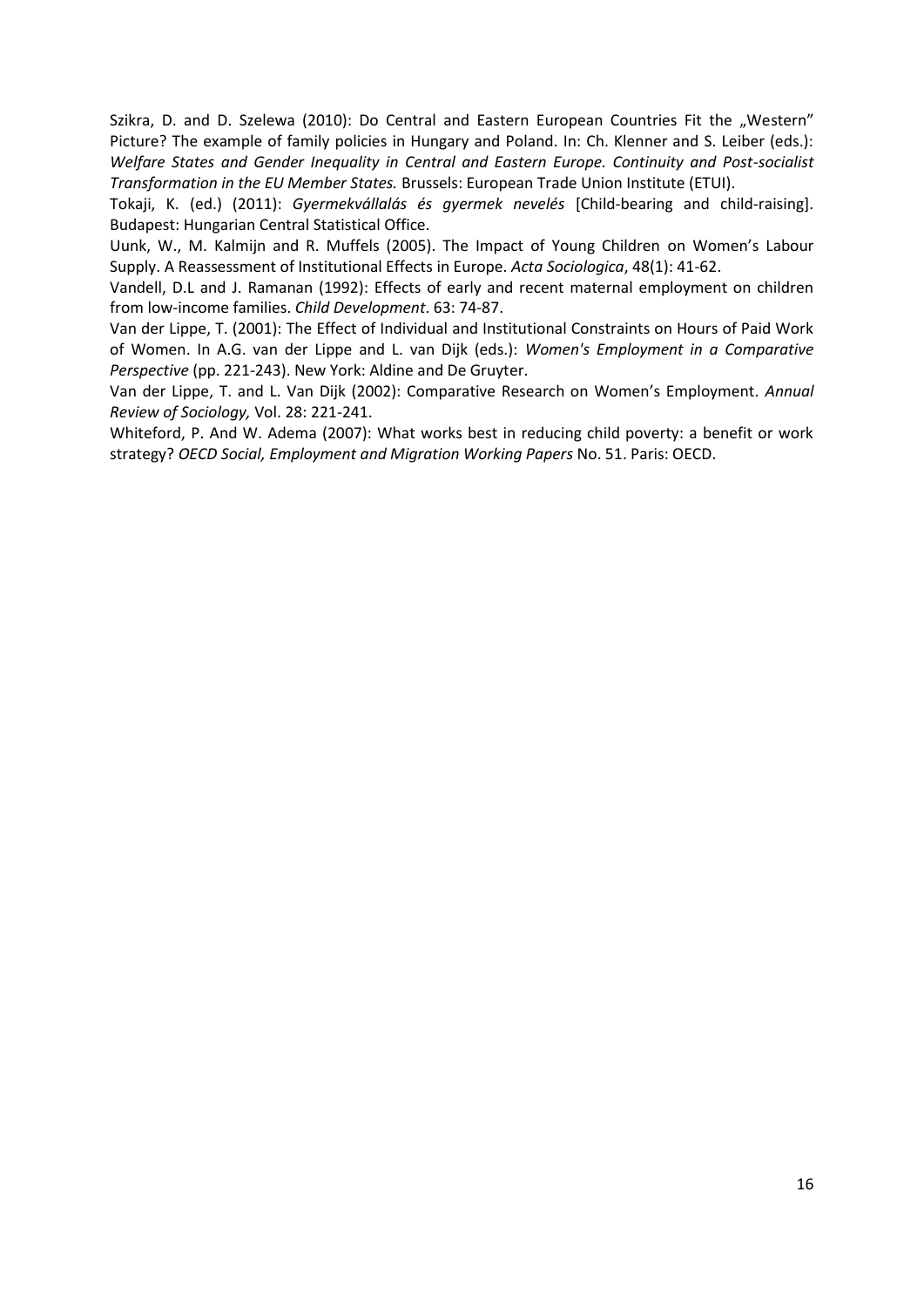|                                           | % of under 3's in | $N =$      | % of aged 2-3 in | $N=$       |  |  |
|-------------------------------------------|-------------------|------------|------------------|------------|--|--|
|                                           | nursery           |            | nursery          |            |  |  |
| Mother's age                              |                   |            |                  |            |  |  |
| $-25$                                     | 4.8               | 293        | 8.7              | 115        |  |  |
| $26 - 30$                                 | 5.4               | 429        | 9.7              | 144        |  |  |
| 31-35                                     | 9.9               | 467        | 17.8             | 191        |  |  |
| $36 -$                                    | 6.2               | 243        | 8.8              | 102        |  |  |
| <b>Mother's family status</b>             |                   |            |                  |            |  |  |
| Married                                   | 8.3               | 878        | 15.2             | 343        |  |  |
| Living together                           | 3.9               | 390        | 8.7              | 138        |  |  |
| Single                                    | 6.1               | 164        | 4.2              | 71         |  |  |
| <b>Mother's education</b>                 |                   |            |                  |            |  |  |
| Primary                                   | 3.2               | 372        | 5.2              | 155        |  |  |
| Lower secondary                           | 4.0               | 328        | 5.6              | 126        |  |  |
| Upper secondary                           | 8.6               | 465        | 16.8             | 173        |  |  |
| Tertiary                                  | 12.4              | 267        | 23.5             | 98         |  |  |
| Mother's employment status                |                   |            |                  |            |  |  |
| Working<br>Unemployed or wants to work    | 36.0<br>4.3       | 139<br>162 | 53.3             | 77<br>79   |  |  |
| Inactive                                  |                   |            | 5.1              |            |  |  |
| <b>Father's employment</b>                | 3.6               | 1131       | 5.6              | 396        |  |  |
| No father in the household                | 6.1               |            |                  |            |  |  |
| Working                                   |                   | 164<br>995 | 4.2              | 71         |  |  |
| Not working                               | 7.8<br>3.7        | 273        | 14.9<br>7.1      | 383<br>98  |  |  |
| <b>Father's education</b>                 |                   |            |                  |            |  |  |
|                                           | 6.1               |            | 4.2              |            |  |  |
| No father in the household                | 3.5               | 164<br>290 | 7.2              | 71         |  |  |
| Primary<br>Lower secondary                | 6.8               | 501        | 12.7             | 111<br>197 |  |  |
|                                           | 7.4               | 299        |                  |            |  |  |
| Upper secondary<br>Tertiary               | 12.4              | 178        | 15.7<br>22.4     | 115<br>58  |  |  |
| Age of the child                          |                   |            |                  |            |  |  |
| $0 - 1$                                   | 2.9               | 349        |                  |            |  |  |
| $1 - 2$                                   | 4.0               | 531        |                  |            |  |  |
| $2 - 3$                                   | 12.1              | 552        |                  |            |  |  |
| <b>Younger sibling</b>                    |                   |            |                  |            |  |  |
| Yes                                       | 8.6               | 81         | 10.1             | 69         |  |  |
| No                                        | 6.7               | 1351       | 12.4             | 483        |  |  |
| Number of children under 15 in the family |                   |            |                  |            |  |  |
| $\mathbf{1}$                              | 6.3               | 654        | 13.0             | 216        |  |  |
| $2$ or $3$                                | 8.1               | 683        | 12.9             | 294        |  |  |
| $4+$                                      | 2.1               | 95         | 2.4              | 42         |  |  |
| Non-employed hh member                    |                   |            |                  |            |  |  |
| Yes                                       | 7.5               | 214        | 3.9              | 78         |  |  |
| No                                        | 3.3               | 1218       | 13.5             | 474        |  |  |
| <b>Place of residence</b>                 |                   |            |                  |            |  |  |
| <b>Budapest</b>                           | 13.5              | 96         | 16.2             | 37         |  |  |
| Other settlement with a nursery           | 9.7               | 587        | 19.7             | 229        |  |  |
| Other settlement with no local nursery    | 3.7               | 749        | 5.6              | 286        |  |  |
| <b>Regions</b>                            |                   |            |                  |            |  |  |
| Central Hungary                           | 13.3              | 248        | 18.2             | 99         |  |  |
| Central Transdanubia                      | 4.2               | 191        | 6.4              | 78         |  |  |
| Western Transdanubia                      | 6.9               | 130        | 13.7             | 51         |  |  |
| Southern Transdanubia                     | 4.9               | 164        | 11.5             | 52         |  |  |
| Northern Hungary                          | 3.8               | 239        | 9.3              | 97         |  |  |
| Northern Great Plain                      | 6.3               | 268        | 9.3              | 108        |  |  |
| Southern Great Plain                      | 7.3               | 192        | 17.9             | 67         |  |  |

**Table A1 The incidence of child care enrolment by main socio-economic characteristics of the mother, of the child and of the household, Hungary, 2010**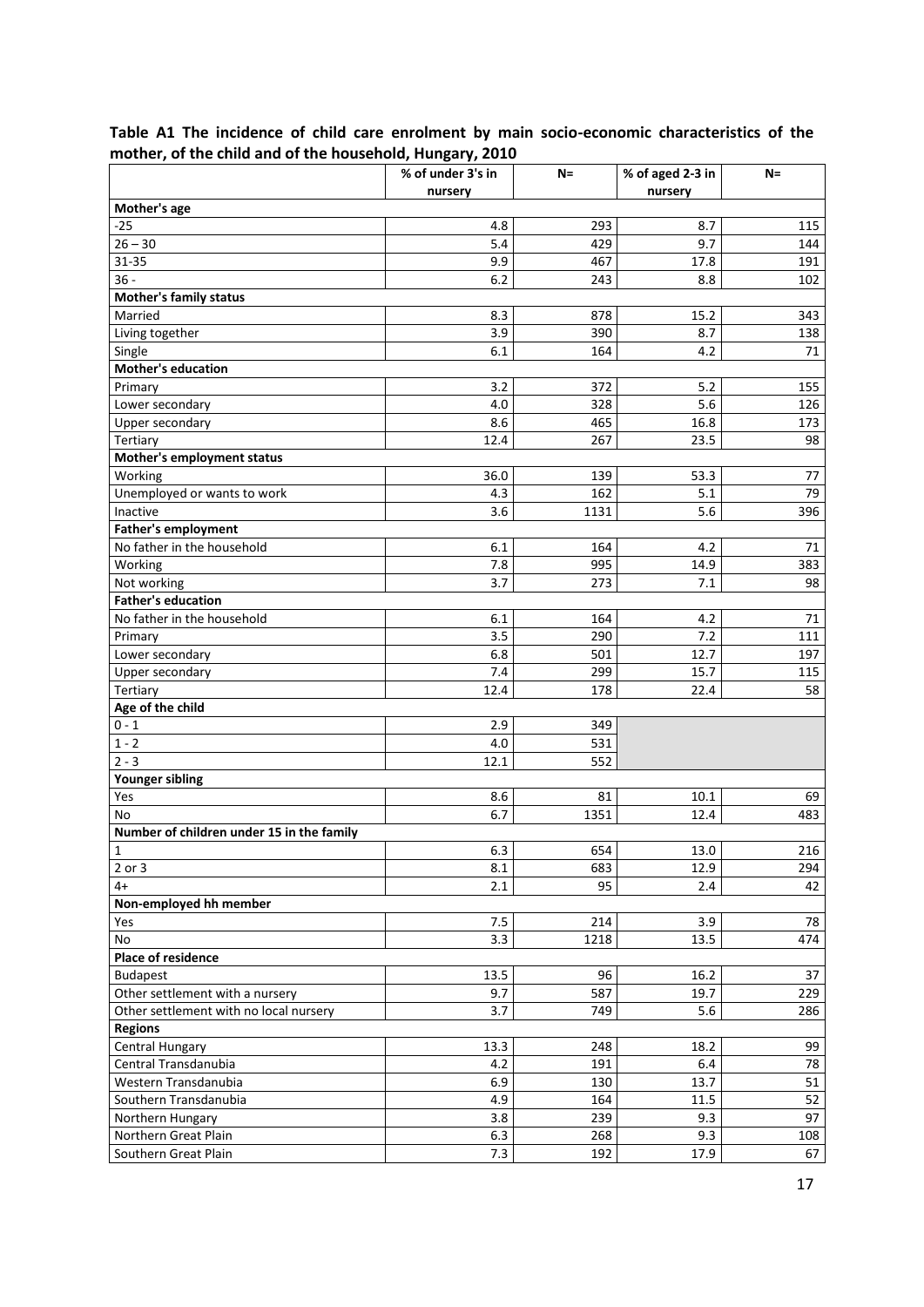| Type / size of settlement                |      |      |      |     |  |
|------------------------------------------|------|------|------|-----|--|
| <b>Budapest</b>                          | 13.5 | 96   | 16.2 | 37  |  |
| County seat                              | 11.5 | 148  | 20.7 | 58  |  |
| Other towns                              | 8.3  | 460  | 17.0 | 177 |  |
| Villages over 5000 inhabitants           | 10.2 | 49   | 11.5 | 26  |  |
| Villages with 2-5000 inhabitants         | 3.1  | 257  | 5.8  | 104 |  |
| Villages with less than 2000 inhabitants | 4.0  | 422  | 6.7  | 150 |  |
| <b>Total</b>                             | 6.8  | 1432 | 12.1 | 552 |  |

Source: own calculations based on the Hungarian LFS 2010.

# **Table A2 The relative risk of enrolment in different social groups – heat map, Hungary, 2010**

|                                           | % of under 3's in nursery | % of children aged 2-3 |
|-------------------------------------------|---------------------------|------------------------|
| Mother's age                              |                           |                        |
| $-25$                                     | 0.71                      | 0.72                   |
| $26 - 30$                                 | 0.79                      | 0.80                   |
| 31-35                                     | 1.46                      | 1.47                   |
| $36 -$                                    | 0.91                      | 0.73                   |
| <b>Mother's family status</b>             |                           |                        |
| Married                                   | 1.22                      | 1.26                   |
| Linving together                          | 0.57                      | 0.72                   |
| Single                                    | 0.90                      | 0.35                   |
| <b>Mother's education</b>                 |                           |                        |
| Primary                                   | 0.47                      | 0.43                   |
| Lower secondary                           | 0.59                      | 0.46                   |
| Upper secondary                           | 1.26                      | 1.39                   |
| Tertiary                                  | 1.82                      | 1.94                   |
| Mother's employment status                |                           |                        |
| Working                                   | 5.29                      | 4.40                   |
| Unemployed or wants to work               | 0.63                      | 0.42                   |
| Inactive                                  | 0.53                      | 0.46                   |
| <b>Father's emplyoment</b>                |                           |                        |
| No father in the household                | 0.90                      | 0.35                   |
| Working                                   | 1.15                      | 1.23                   |
| Not working                               | 0.54                      | 0.59                   |
| <b>Father's education</b>                 |                           |                        |
| No father in the household                | 0.90                      | 0.35                   |
| Primary                                   | 0.51                      | 0.60                   |
| Lower secondary                           | 1.00                      | 1.05                   |
| Upper secondary                           | 1.09                      | 1.30                   |
| Tertiary                                  | 1.82                      | 1.85                   |
| Age of the child                          |                           |                        |
| $0$ thr $1$                               | 0.43                      |                        |
| $1$ thr $2$                               | 0.59                      |                        |
| $2$ thr $3$                               | 1.78                      |                        |
| <b>Younger sibling</b>                    |                           |                        |
| Yes                                       | 1.26                      | 0.83                   |
| No                                        | 0.99                      | 1.02                   |
| Number of children under 15 in the family |                           |                        |
| $\mathbf 1$                               | 0.93                      | 1.07                   |
| 2 or 3                                    | 1.19                      | 1.07                   |
| 4+                                        | 0.31                      | 0.20                   |
| Non-employed hh member                    |                           |                        |
| Yes                                       | 1.10                      | 1.12                   |
| No                                        | 0.49                      | 0.32                   |